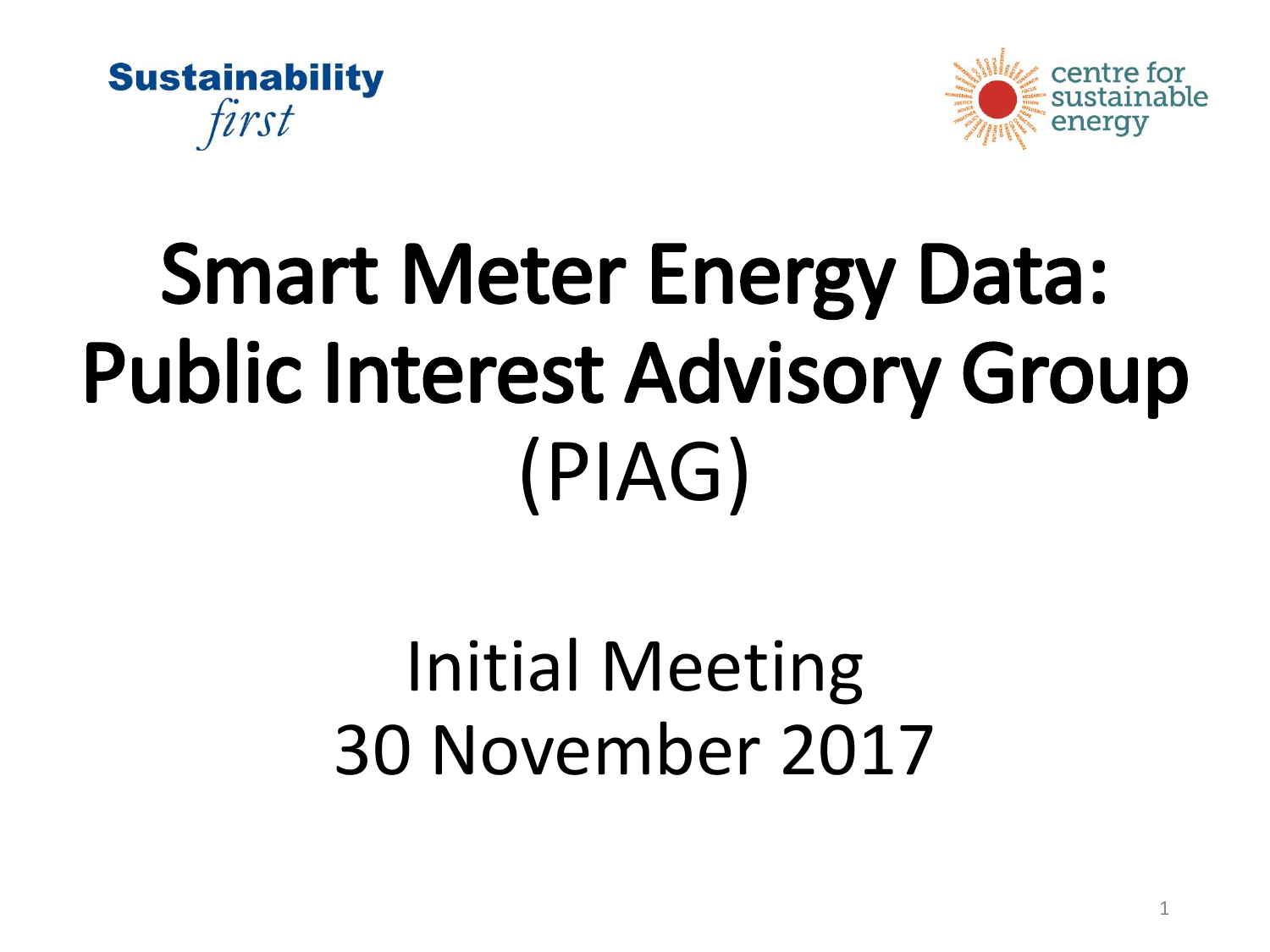

# Welcome & Introductions

# Simon Roberts Centre for Sustainable Energy. Bristol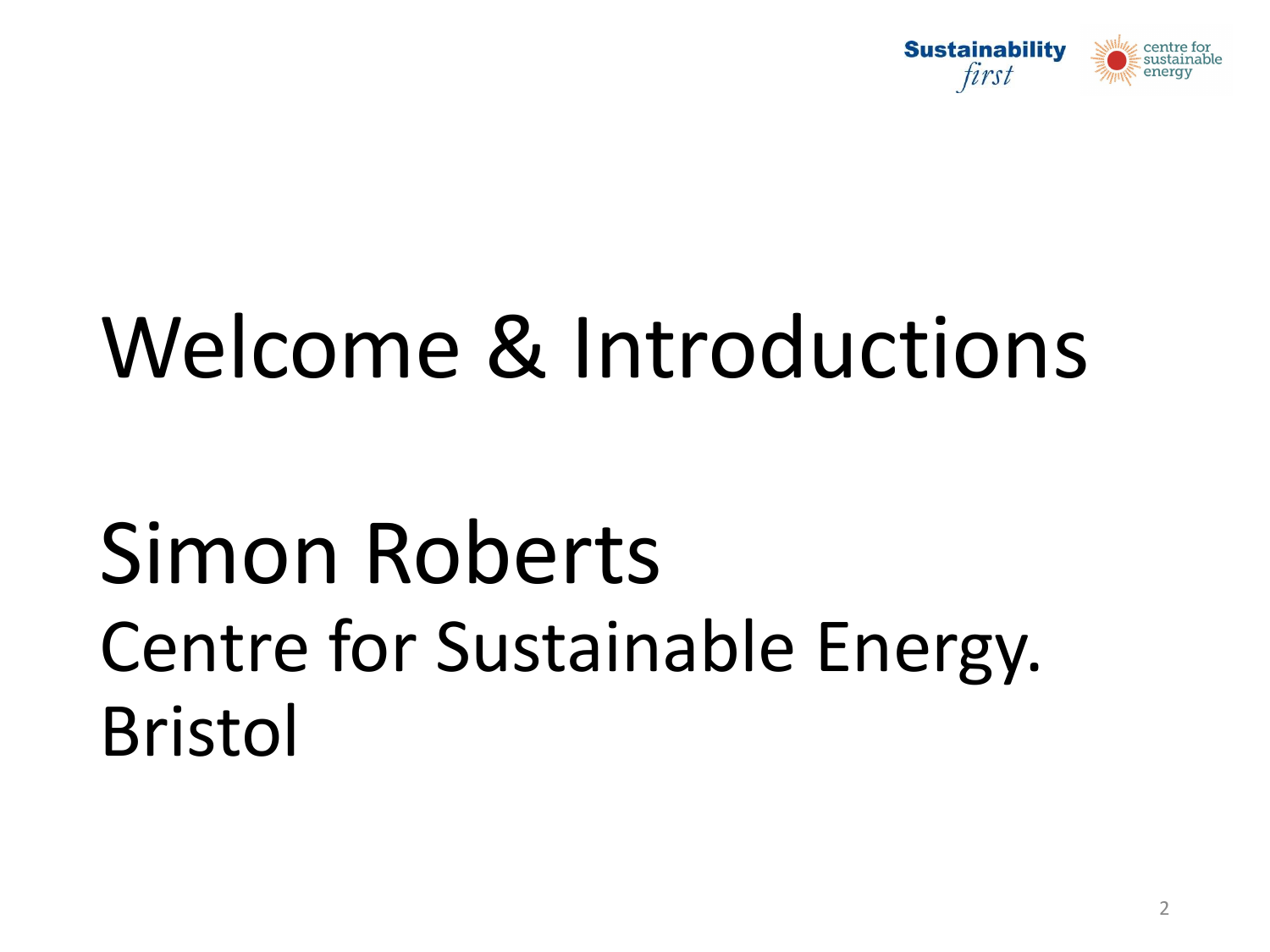

# Agenda

- Introductions
- How we got here
- The link to the Smart Meter Research Portal (SMRP)
- Introduction to PIAG aims and themes
	- Have we got the right goals?
- Theme 1: What do actors want from data?
- Theme 2: Data Properties and the Public Interest
- Theme 3: Data Access and the Public Interest
- PIAG Modus Operandi and next steps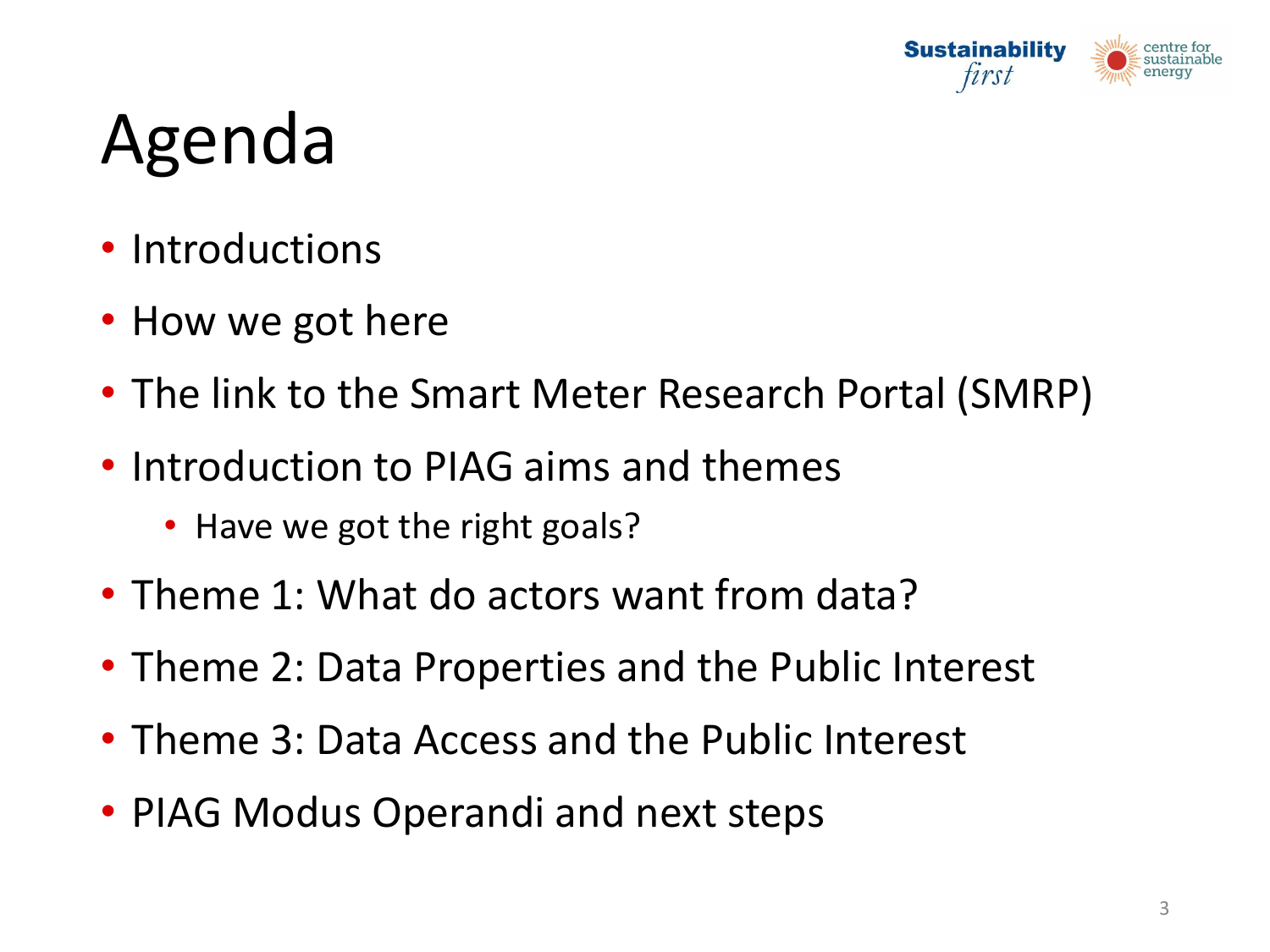

# How we got here

# Judith Ward Sustainability First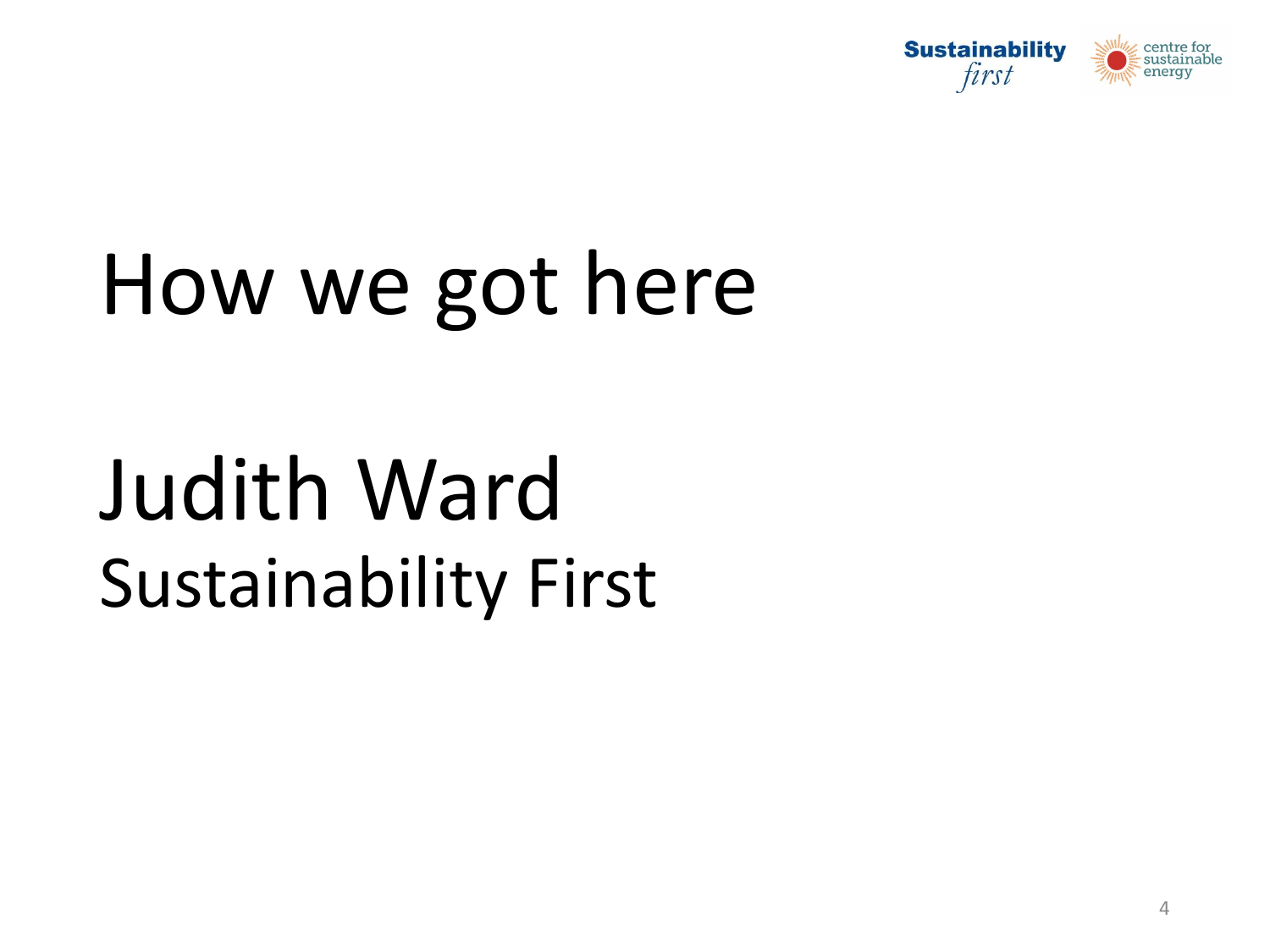

# **A new Smart Meter Research Portal (SMRP)**

Simon Elam UCL s.elam@ucl.ac.uk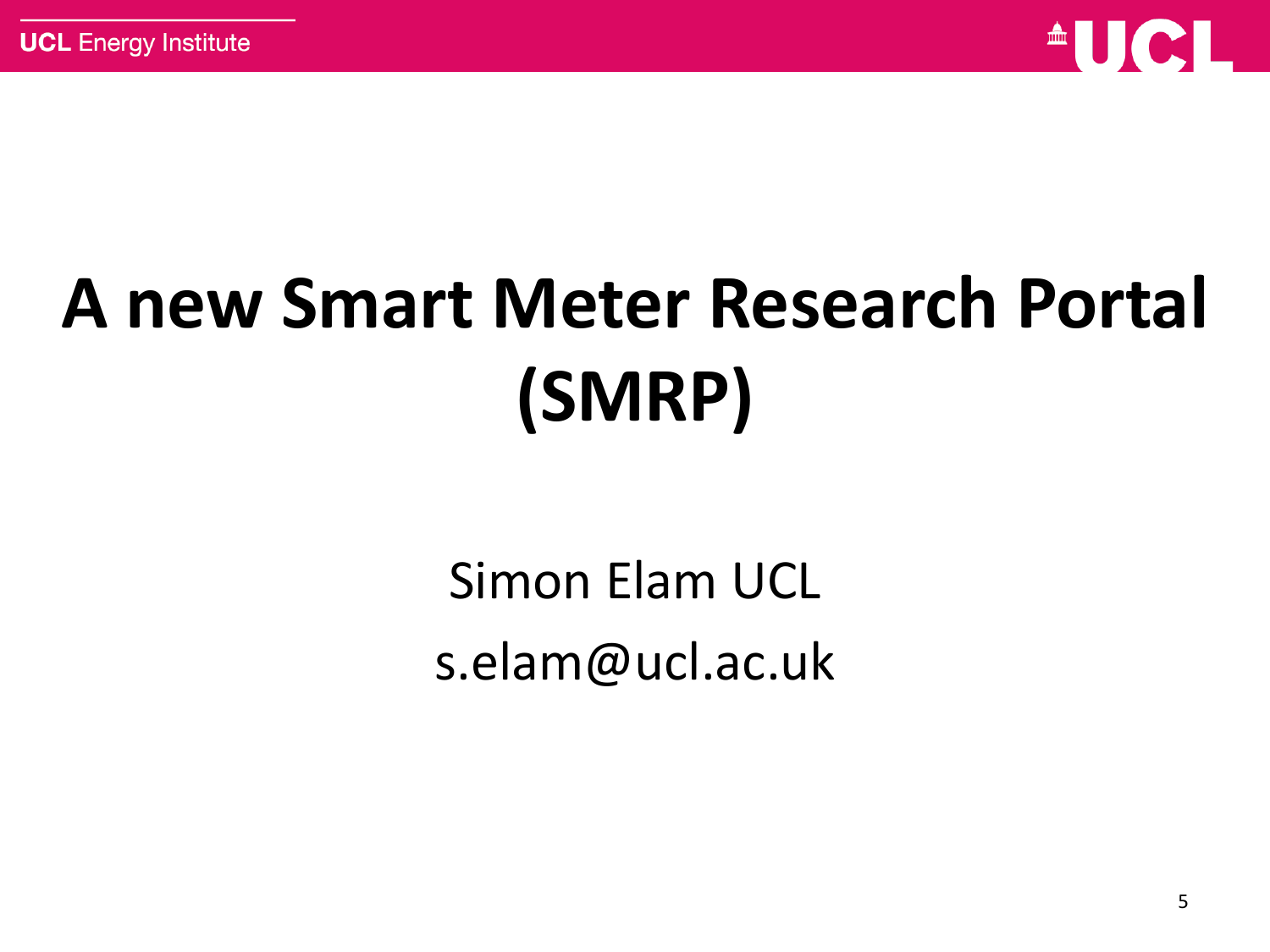

#### Project Summary

- **The Smart Meter Research Portal (SMRP) will provide a secure, consistent and trusted channel for researchers to access high-resolution energy data**, which will facilitate innovative energy research for years to come.
- **Data will be collected via SMRP on a strictly voluntary basis.** SMRP data will only be collected with the explicit consent of households who have agreed to provide their smart meter data to SMRP for research purposes.
- Additionally, **SMRP's strict governance framework** will ensure that only accredited researchers will have access to anonymized data using established "5 Safes" protocols.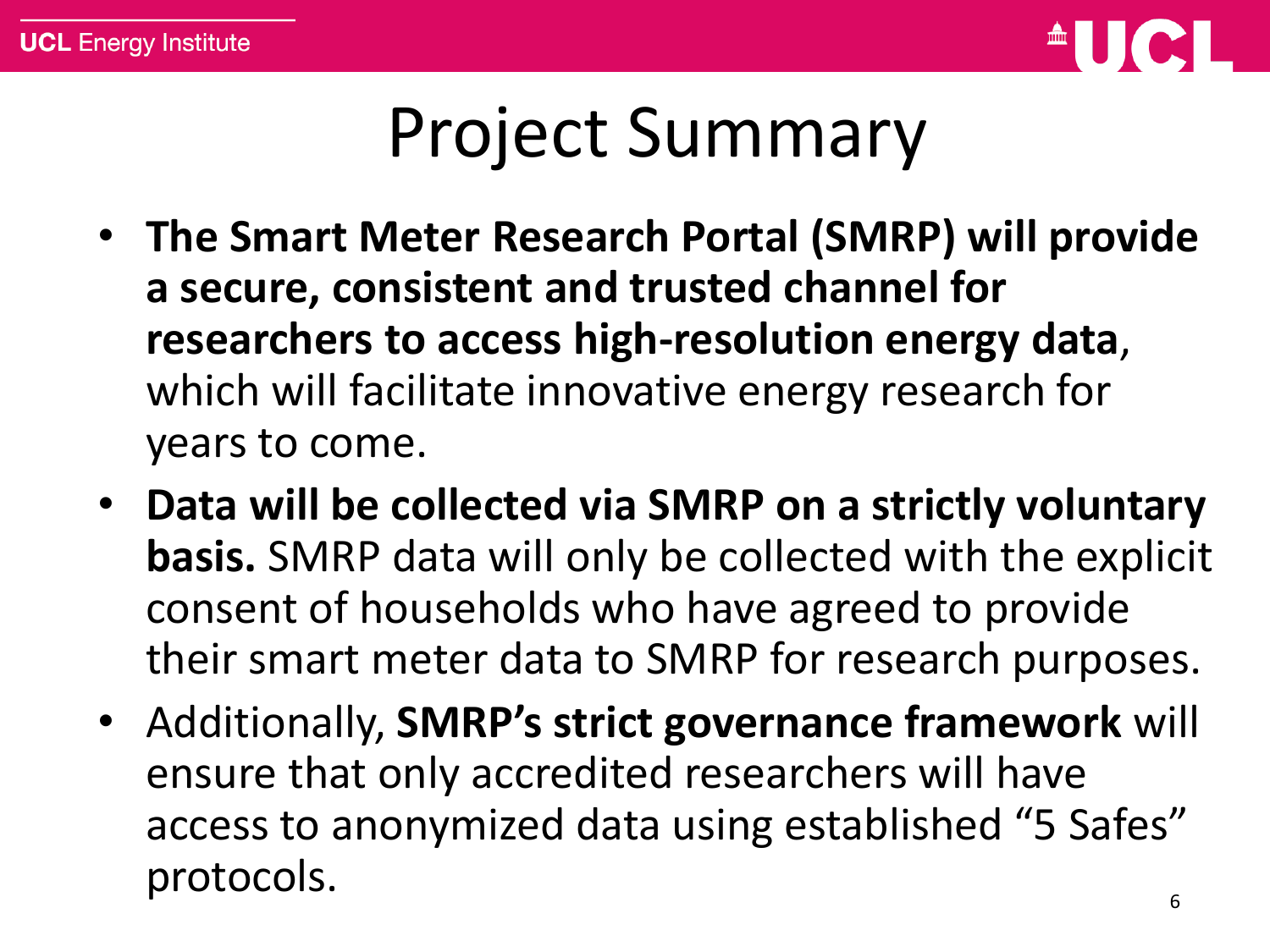

# SMRP – Project Details

**Project Duration**: 5 Years (Aug. 2017-2022) **Project funding**: £6m from EPSRC **Principal Investigator:** Tadj Oreszczyn **Project Partners:**

- University College London
- University of Essex (UK Data Archive/Service)
- University of Edinburgh
- Cardiff University
- Loughborough University
- **Leeds Beckett University**
- University of Southampton
- The Energy Saving Trust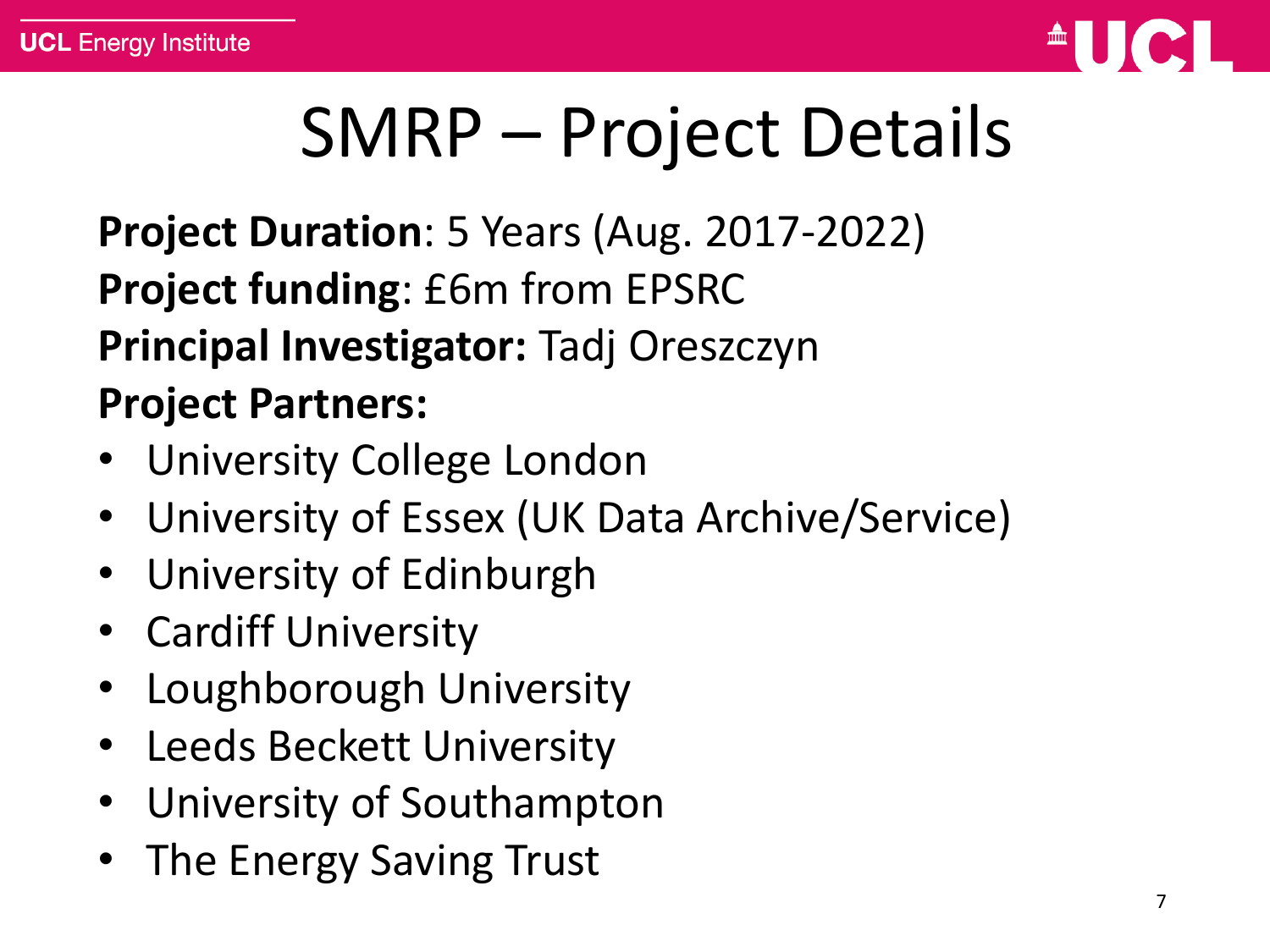

# **Goals of the portal**

- A consistent, trusted, and sustainable channel for researchers to access large-scale, high-resolution energy data, thereby providing a reliable empirical dataset for research;
- An effective mechanism for collecting or linking energy data alongside other variables from national surveys (e.g. EHS), administrative data (e.g. EPCs), or individual research projects;
- An Energy Advice Service for participants who want their smart meter data to be used for this purpose.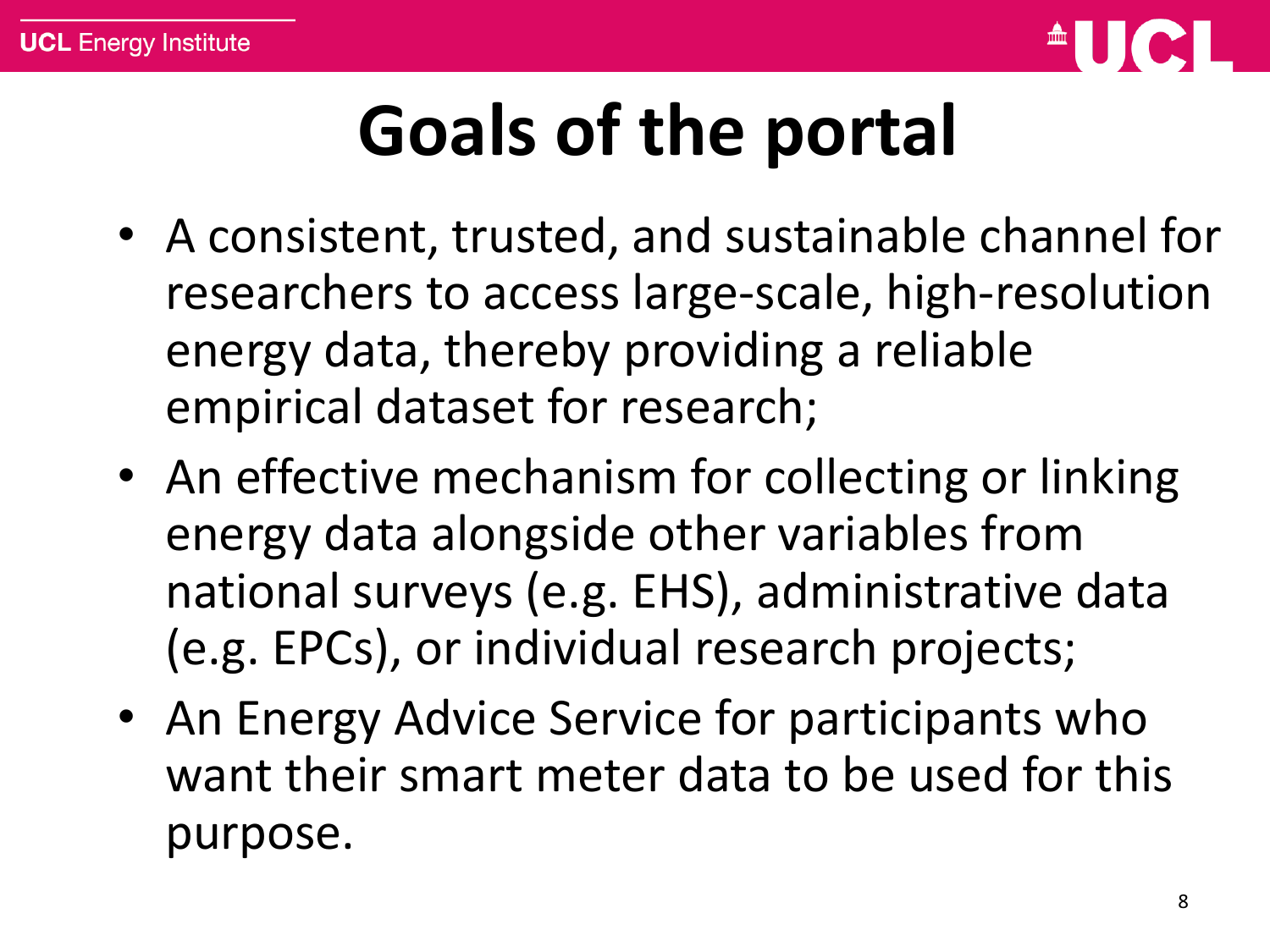

#### SMRP System Diagram

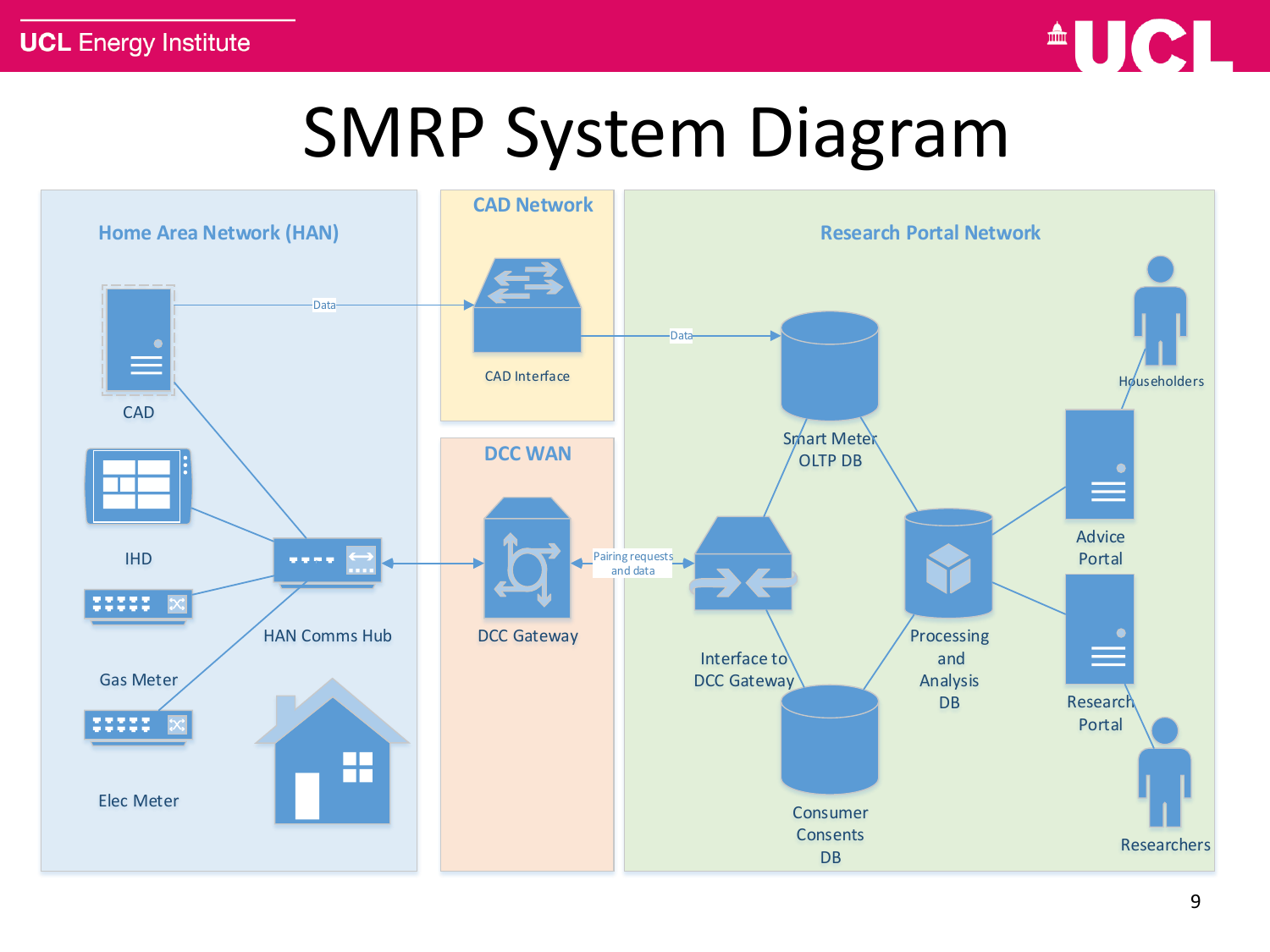

#### Ambition of the **research programme**

- Support government policy;
- Kick-start the development of new products, services and energy markets;
- Help provide solutions to the energy trilemma (security, affordability and environmental sustainability);
- Facilitate better research by developing best practice guidelines and methods to improve data security and enable innovative uses of smart meter data.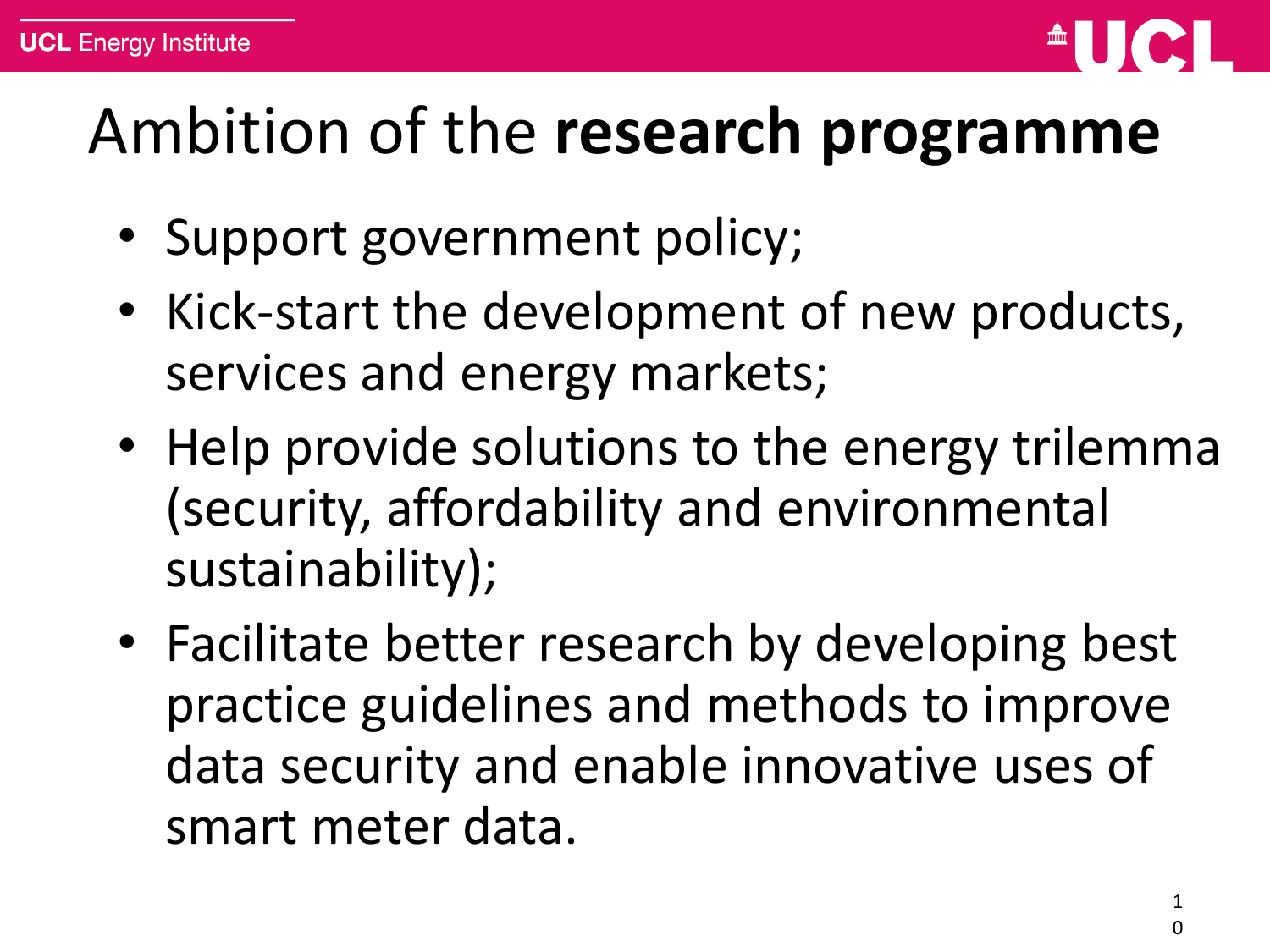

# **SMRP Programme Summary**

- Stream 0: Project Initiation
- Stream 1: Smart R to R

– Research to support better research

• Stream 2: Smart Portal

– Design, development and operation of the portal

- Stream 3: Smart EUED
	- End Use Energy Demand research
- Stream 4: Smart Transitions
	- Research to support the necessary transition to a flexible, low carbon, smart energy system in the UK.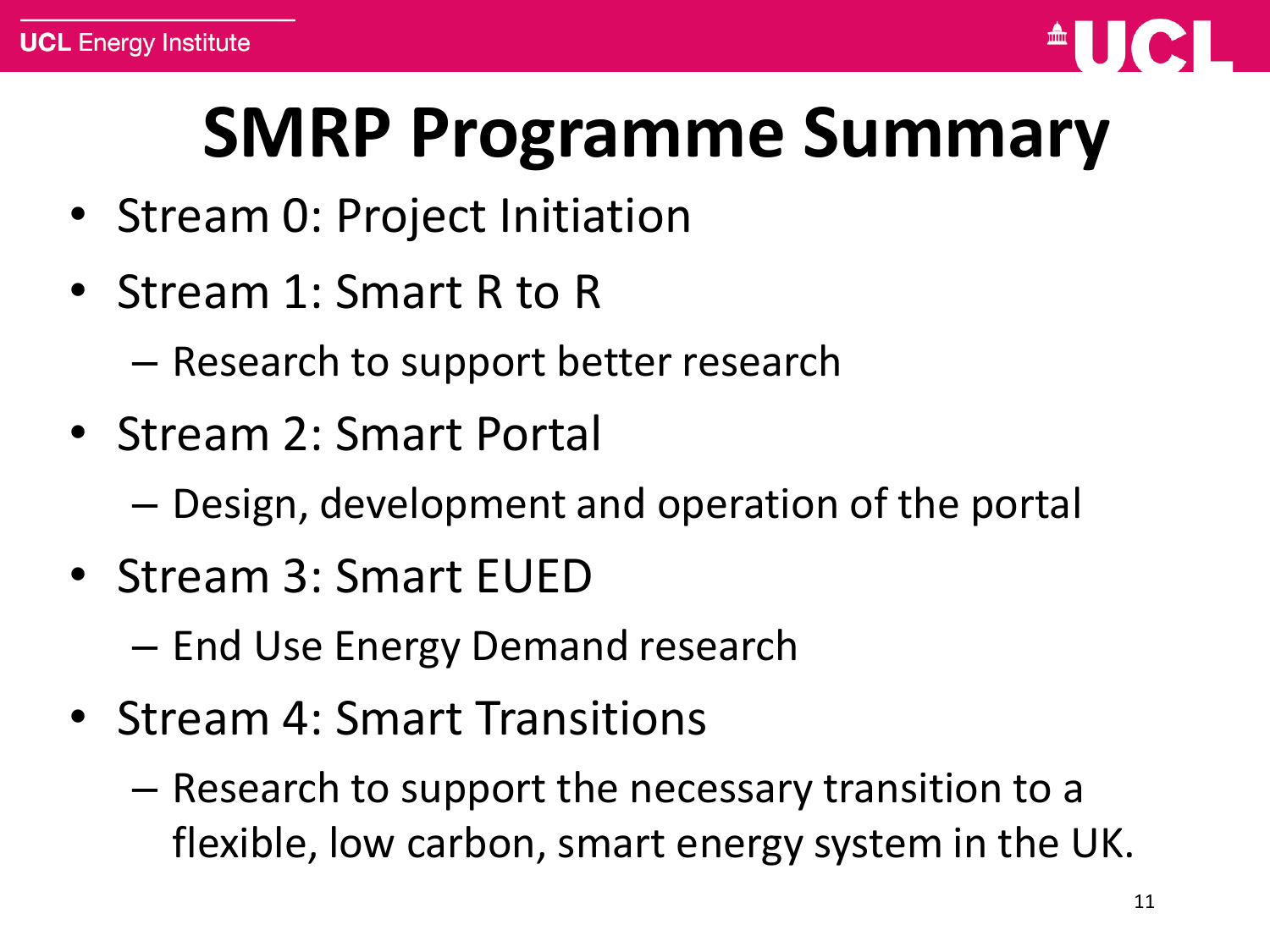

### **SMRP & PIAG**

Why SMRP & PIAG?

- RCUK funds research
	- Thus the academic research community are primary SMRP stakeholders.
	- Access to SMRP data is accredited researchers only.
- BUT wider public interest is important.
- SMRP will engage with a broad range of stakeholders.
- However an independent voice and focus on public interest issues is key.
- Builds on existing SF & CSE expertise in this area.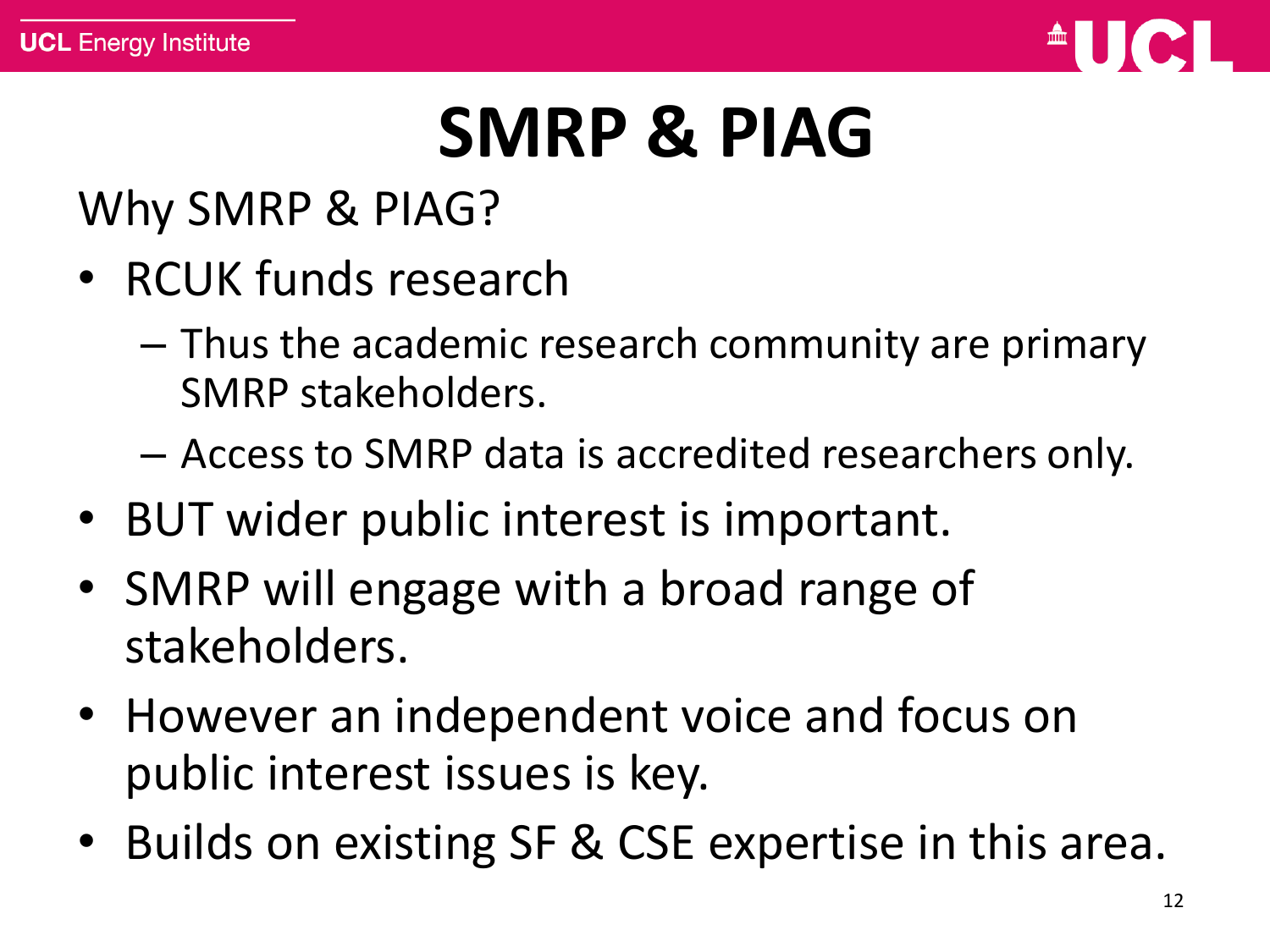

# Introduction to PIAG Aims & Themes

# Maxine Frerk Sustainability First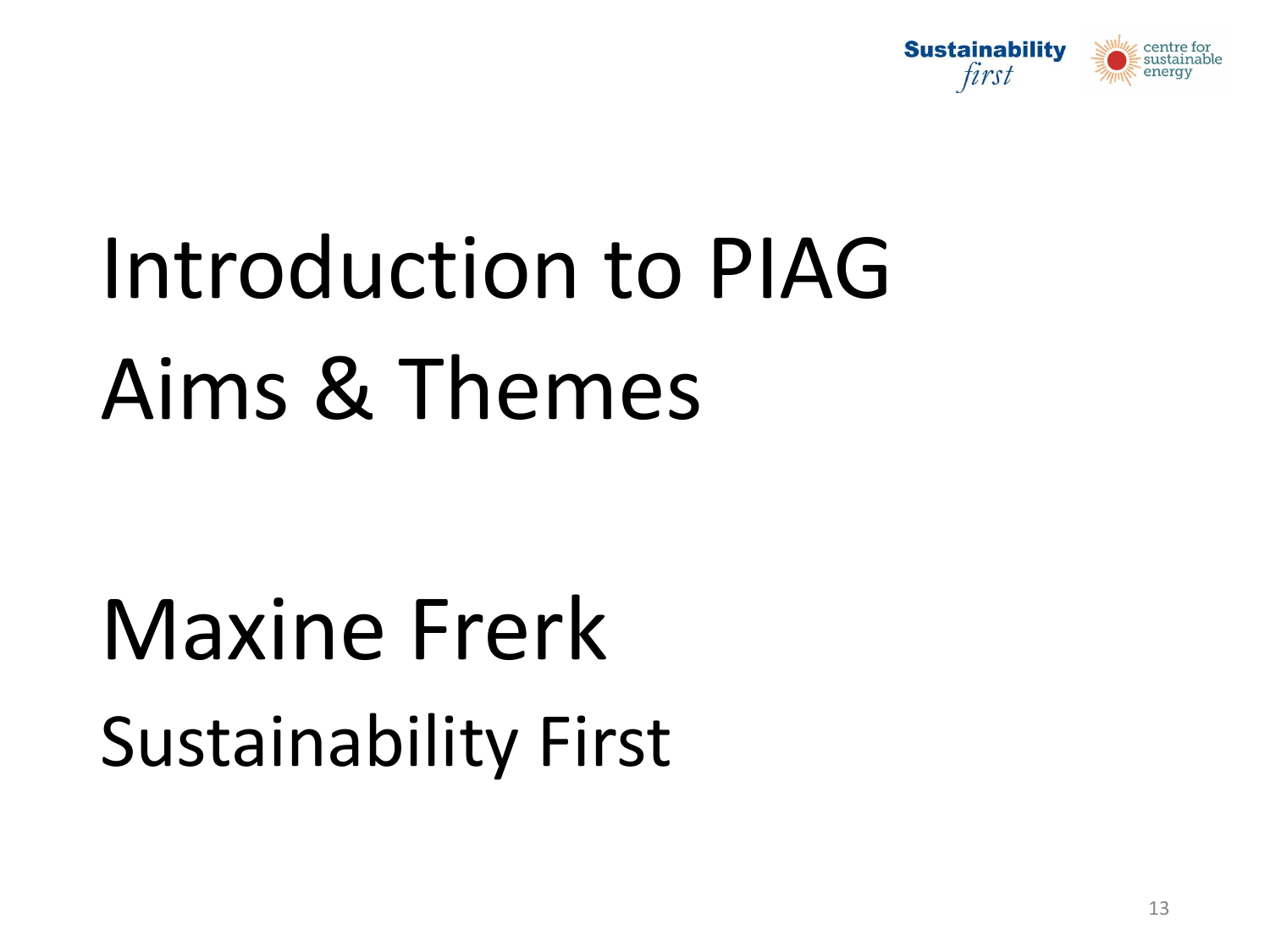

#### Recap – Smart Meter Rollout

- Supplier-led rollout
- Gas and electricity
- Requirement to take all reasonable steps to install in all homes and businesses by end 2020 (and to provide IHD – in home display)
- DCC now live providing national communications infrastructure and supporting SMETS2 meters
- 7.7 million meters now installed
- SMETS1 meters do not generally work on change of supplier – but will ultimately be adopted by DCC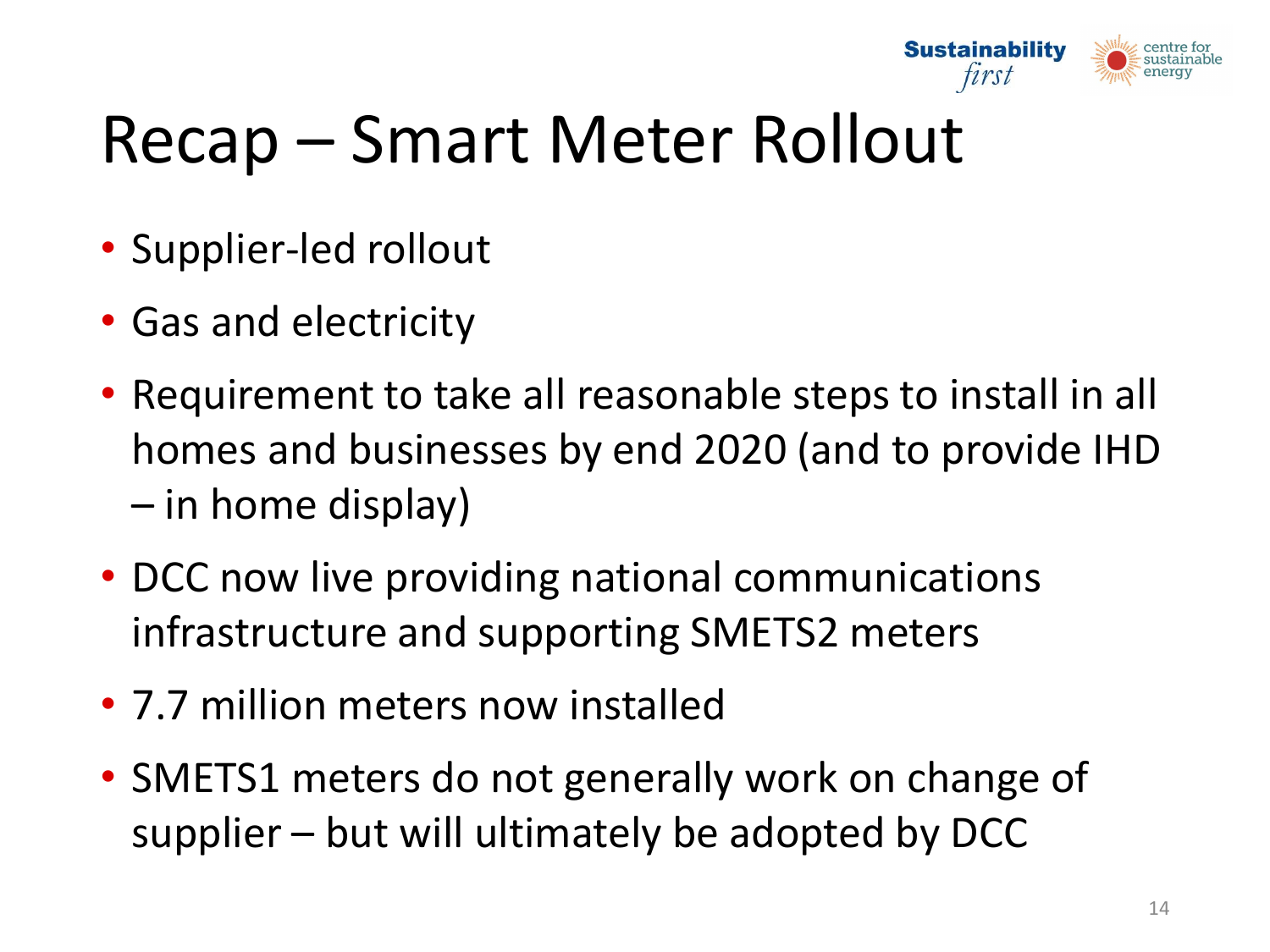

#### Recap – accessing smart meter data

- Data stored on the customer's meter
- Can be accessed by suppliers and network operators (subject to Data Access and Privacy Framework – DAPF)
- Can be accessed by third parties via DCC
- Need to register as DCC user and get customer consent
- Access to half hourly consumption
- Can be accessed by third parties via Consumer Access Device (CAD)
- Need to use DCC to "pair" the CAD
- Access to granular electricity consumption data (via wifi / broadband)
- Range of technical and tariff data also available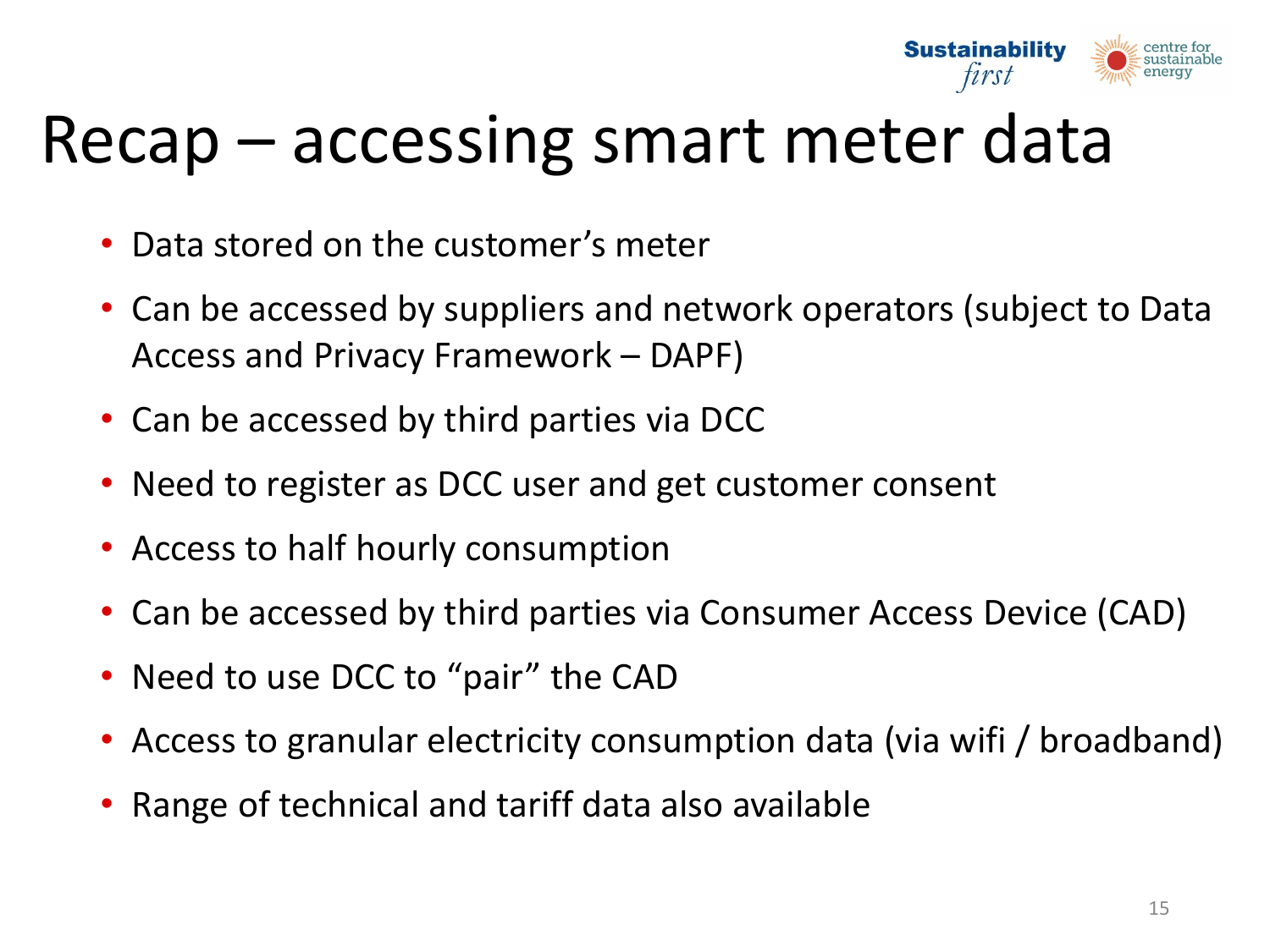

# Recap – data available

- **Meter Variant** (type of meter e.g. single or twin)
- **Auxiliary Load Control Switch**  description
- **Payment Mode**
- **Consumption:**
	- 13 months of half hourly data
	- Daily Consumption
	- 10 second data sent over HAN (not recorded)
- Separate log for 2nd element if twin element meter
- **Debt management:**
	- Accumulated Debt
	- Debt Recovery rate
	- Disablement Threshold
	- Emergency Credit Limit / Balance
	- Low Credit Threshold
	- Non-Disablement Calendar
- **Tariff:**
	- Standing Charge
	- Tariff Block Price Matrix
	- Tariff TOU Price Matrix Type
	- Active Tariff Price
- **Technical:**
	- Profile Data Log (13 mths of halfhourly active & reactive import & 3 mths of active & reactive export)
	- Power Threshold low, med, high
	- Average RMS voltage (when over threshold)
	- Max demand active power import
	- Max active power export
	- Alerts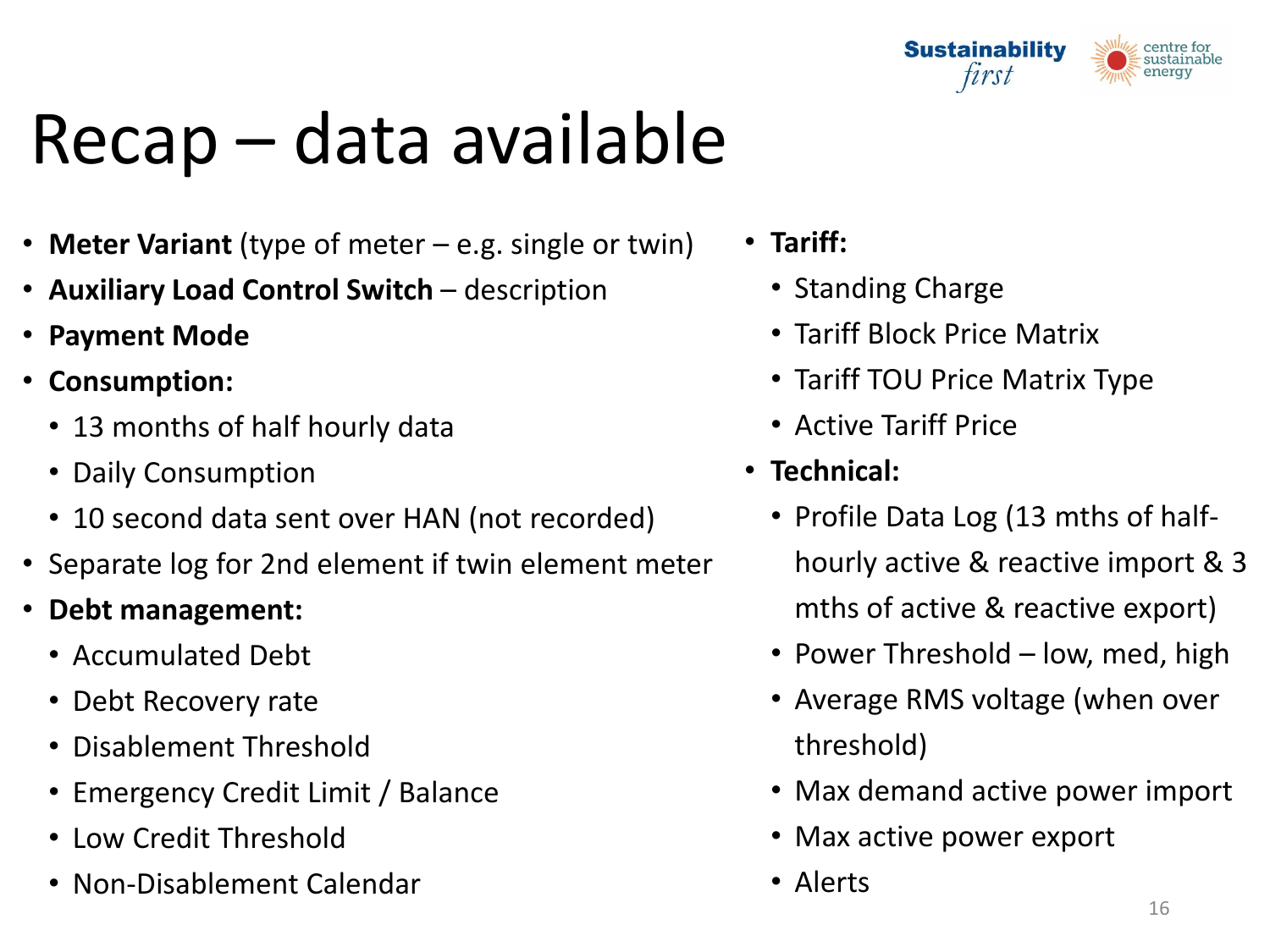

### PIAG Aim

The over-arching aim of the PIAG is to bring together a range of relevant 'public interest' stakeholders to hold an informed and structured policy dialogue to explore how household smart meter energy data could be:

- put to appropriate use to better serve GB policy development and energy system transition;
- accessed for purposes of public policy by government and other organisations able to demonstrate a strong public interest remit.

*The Chatham House Rule applies to these meetings*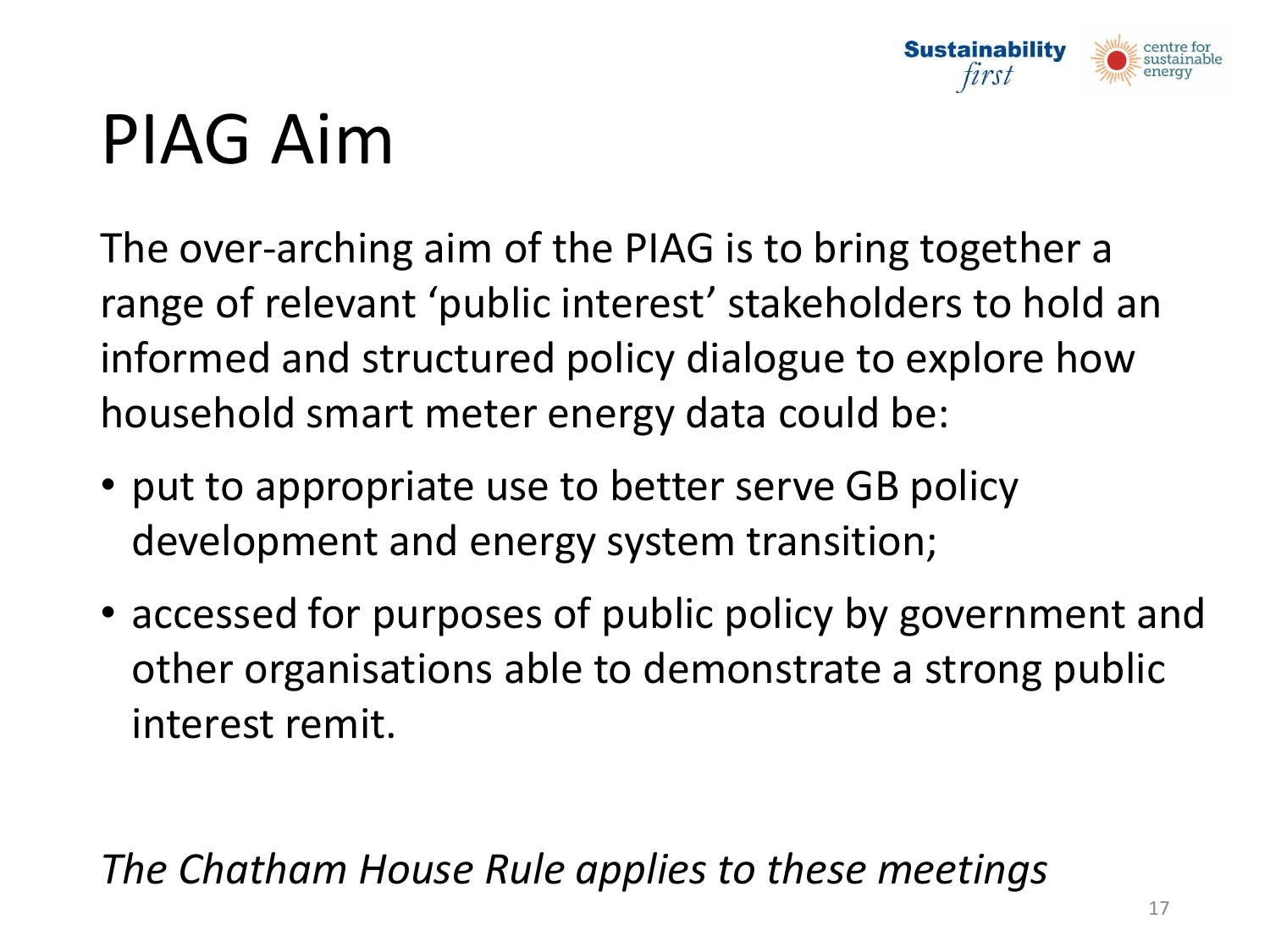

#### PIAG Outputs

- Provide an independently-convened public interest view-point and platform to inform stakeholder thinking and the SMRP programme on the needs for and uses of smart meter data.
- Consider how public interest concerns are reflected in the current and evolving alternative routes for third party access, for example BEIS's review of the Data Access & Privacy Framework.
- Develop deeper understanding and ensure a high-quality debate on public interest benefits associated with smart meter energy data among key stakeholders.
- Develop and agree some high-level principles by which to test appropriate public interest uses of smart meter data.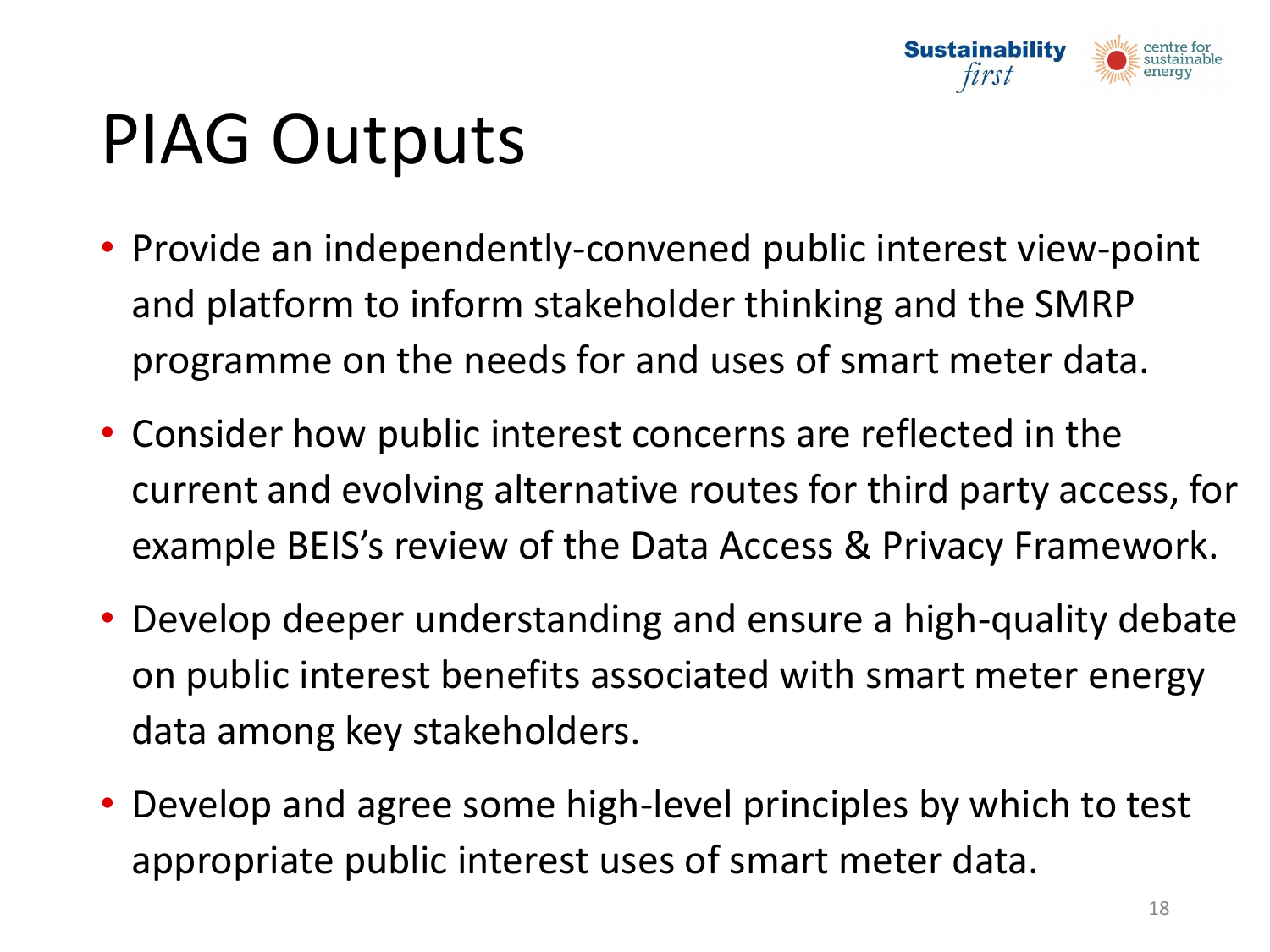

#### PIAG Themes

**Theme 1:** Interests of different 'public interest' actors and stakeholders in smart meter energy data

**Theme 2:** Data properties and the public interest

**Theme 3:** Data access and the public interest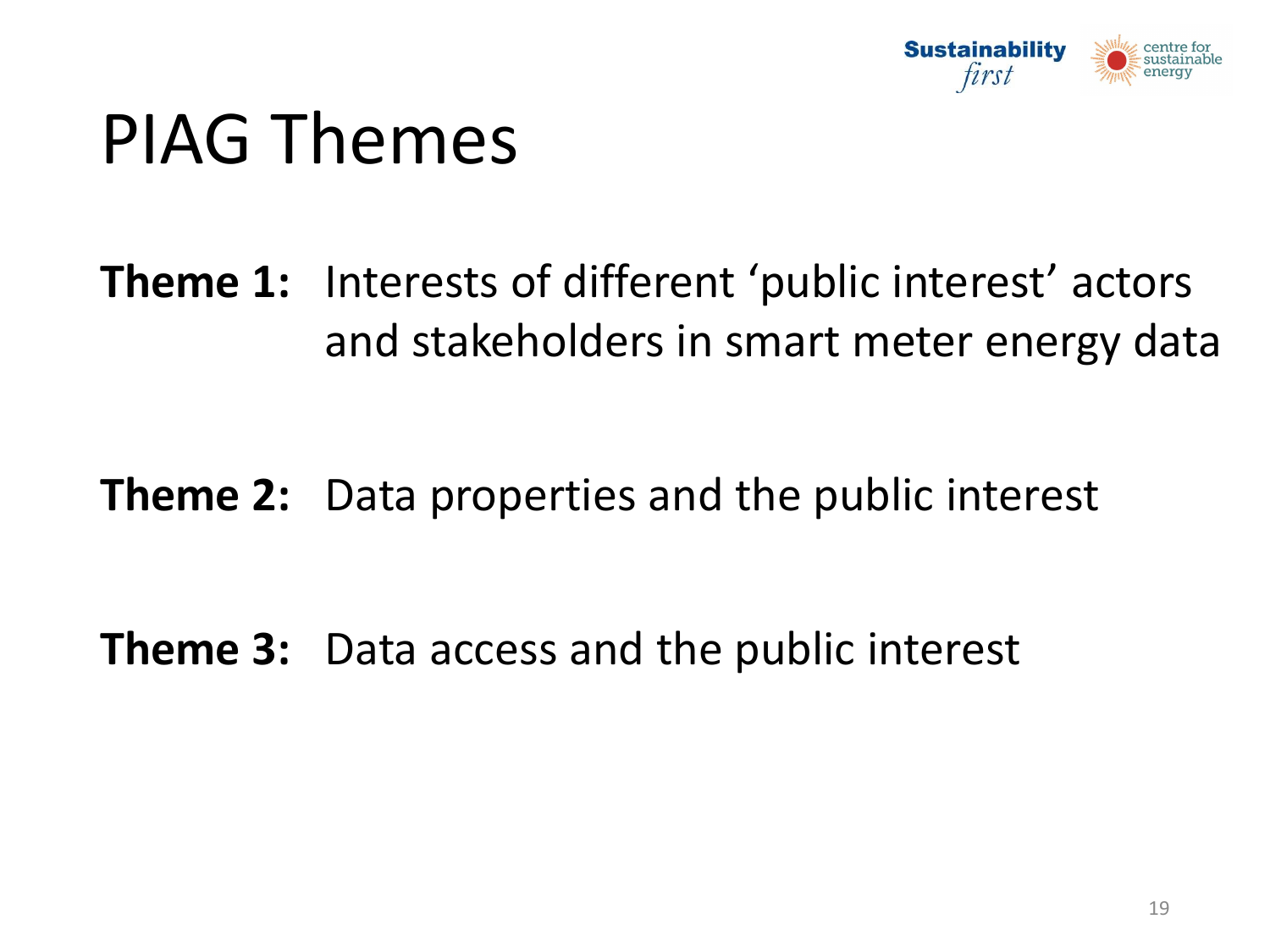

#### **Discussion**

- Are we addressing the right questions?
- What are the biggest challenges for stakeholders looking to use smart meter data in the public interest?
- How do we define the public interest?
- What are consumer privacy concerns?
- Does GDPR change things?
- What are the priority areas we should focus on?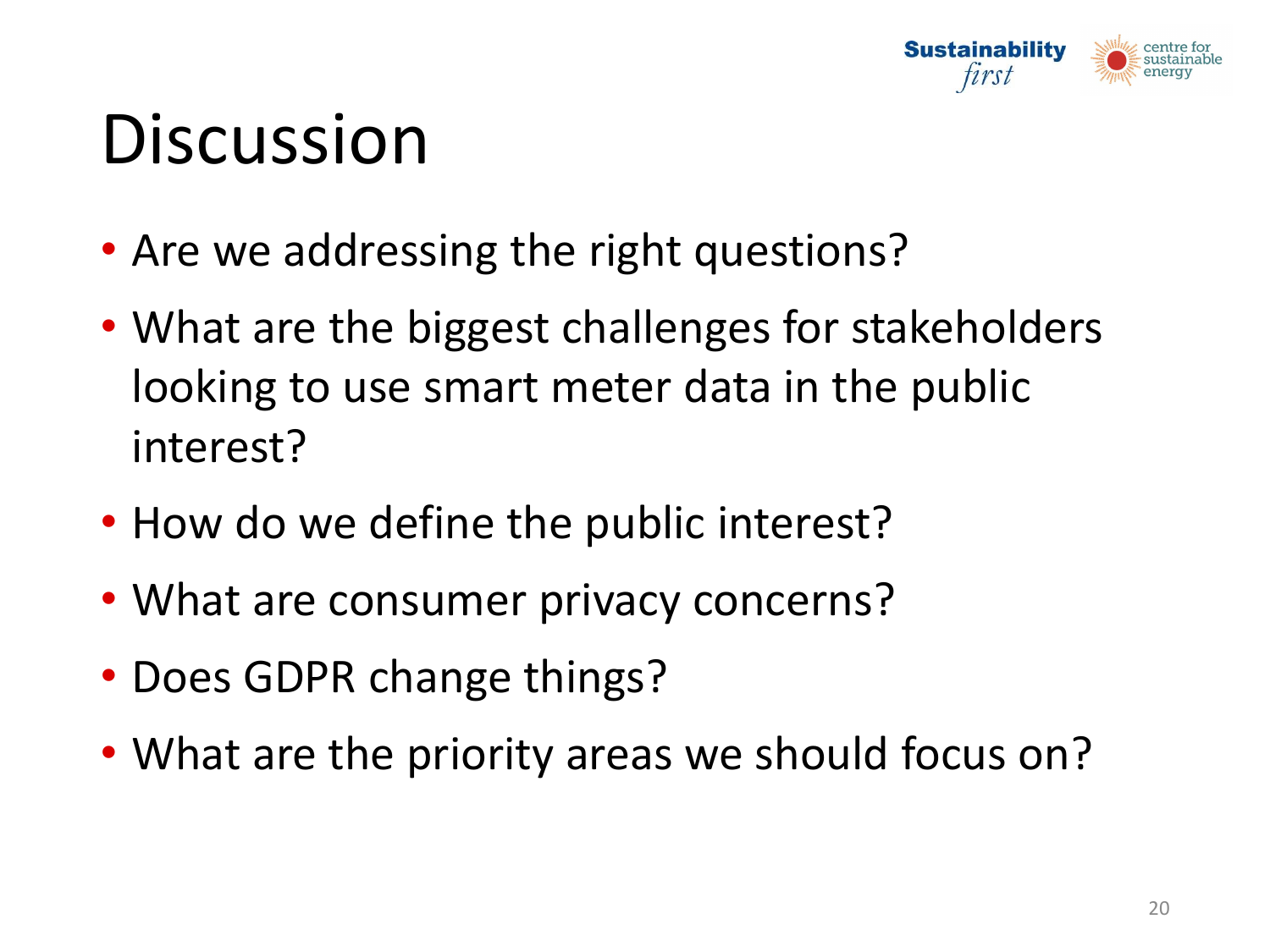

#### Theme 1

• **Interests of different 'public interest' actors and stakeholders in smart meter energy data**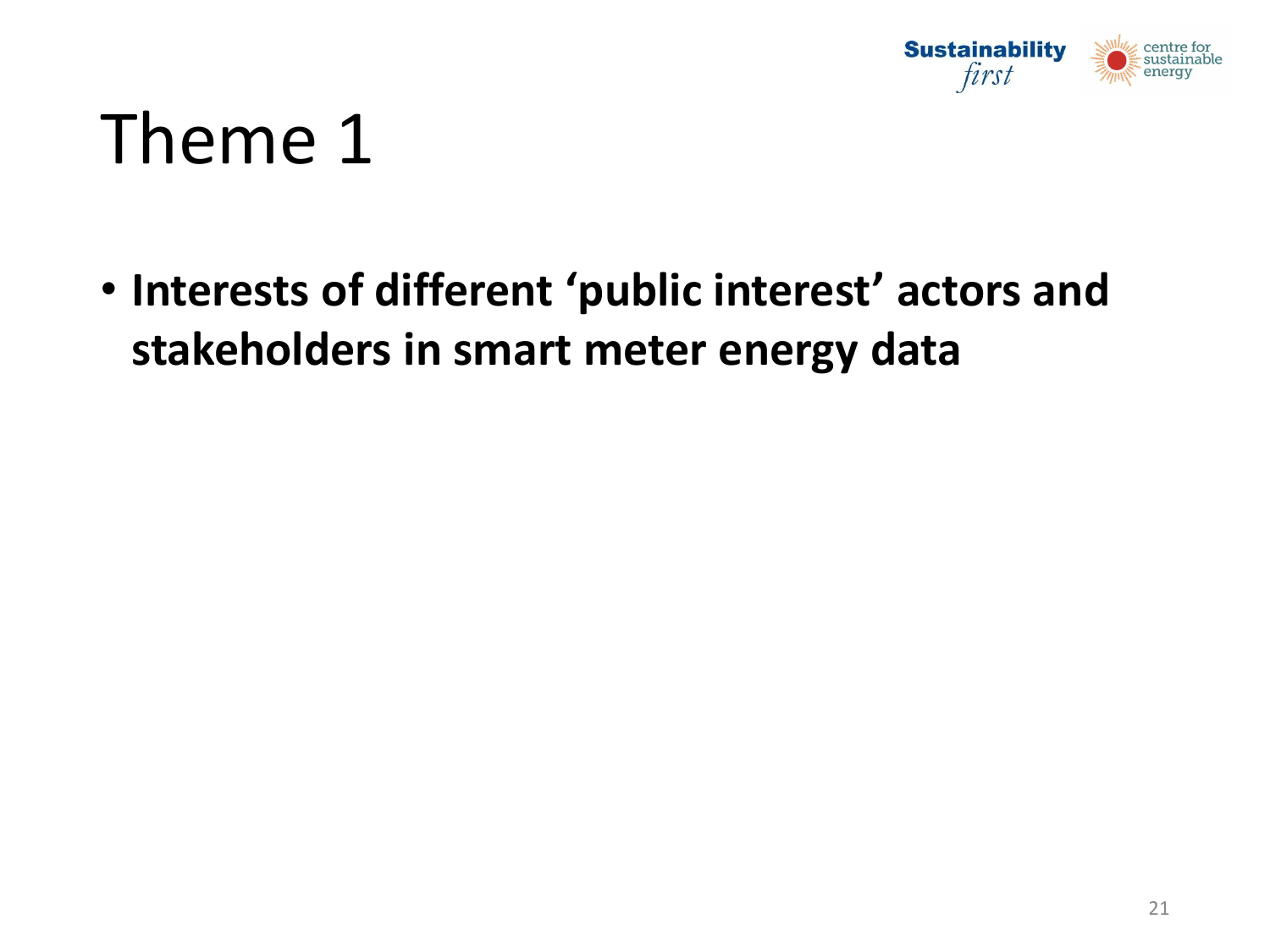

# Smart meter data : sub-national perspective

### Jess Britton University of Exeter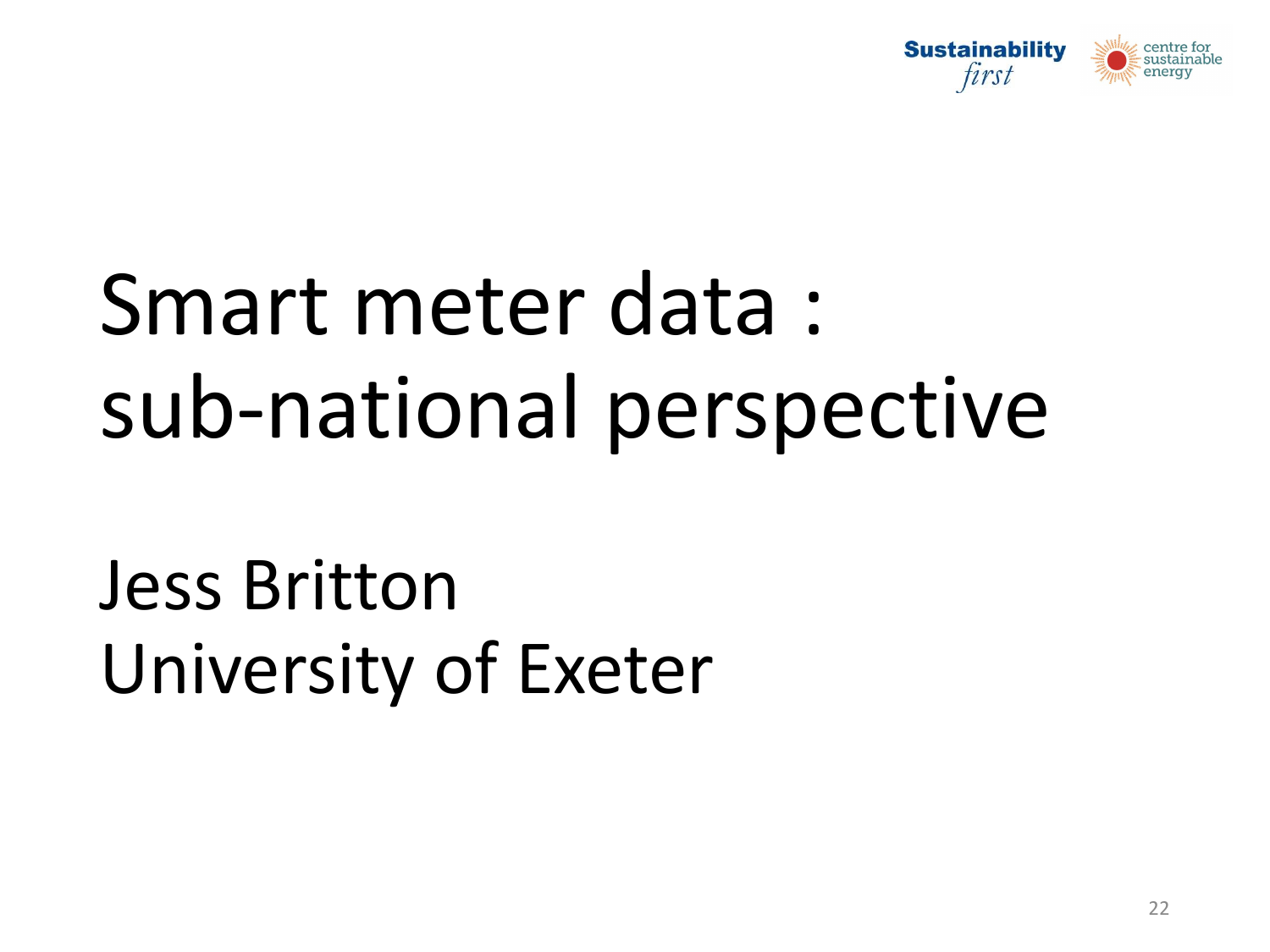# The sub-national scale

- Sub-national public interest actors local authorities, housing associations, health services, community groups, NGOs, social enterprises
- Long history of energy data being used subnationally, often partnership based models
- Plus 'local' energy models municipal supply, community energy, local energy markets etc.
- A 'smart revolution'? But how does smart meter data fit with the wider Smart Cities agenda?



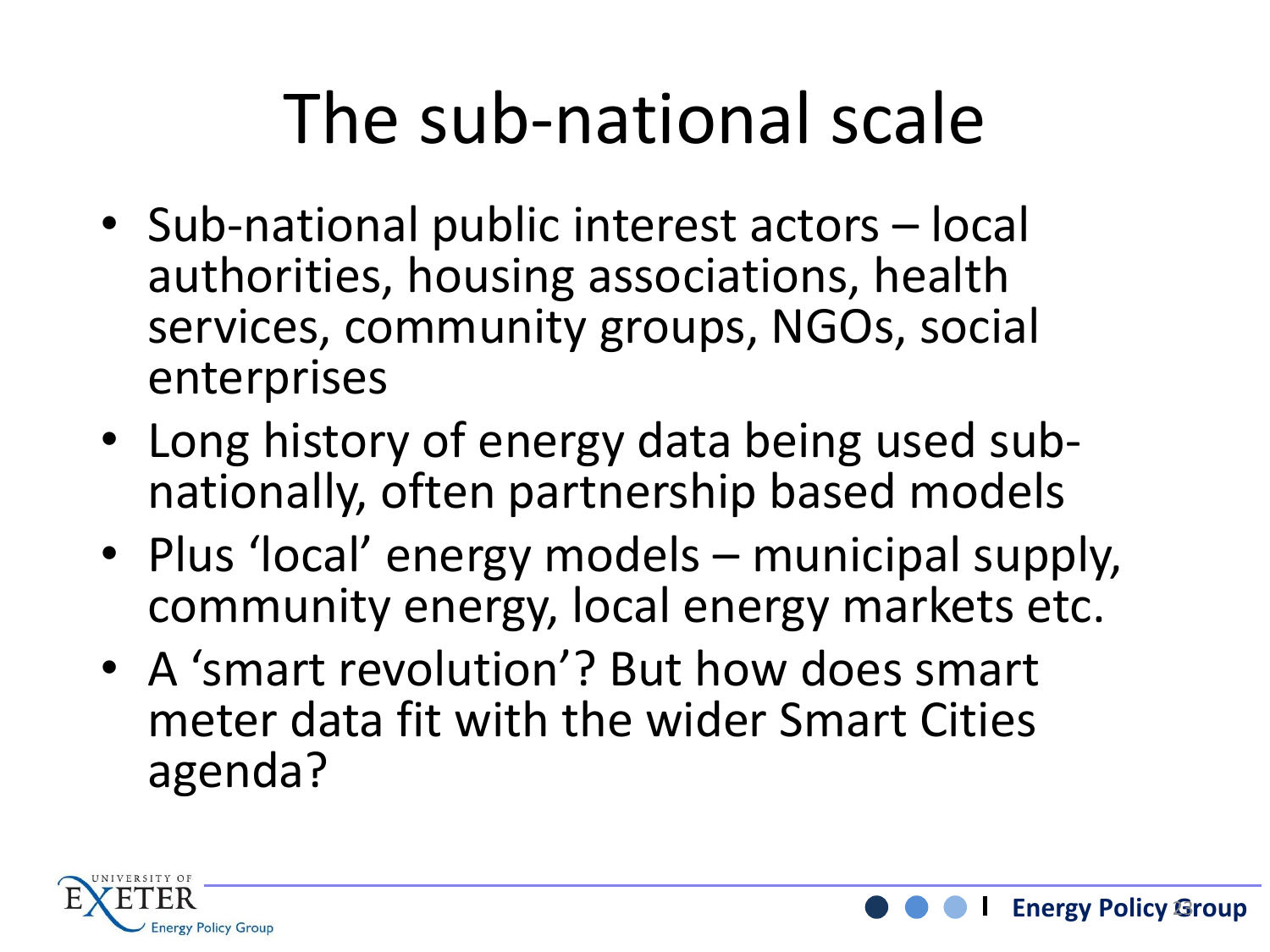# Some key issues

- Public interest benefits and barriers largely unquantified
	- Energy efficiency and fuel poverty
	- Local involvement in research and trials
	- Local areas as coordinators/brokers?
	- Local strategic energy planning
	- Energy system values flowing to local residents?
- Some issues felt particularly strongly at the subnational scale (complexity, costs, capacity)
- Third party access and data sharing arrangements particularly important for sub-national actors

**Energy Policy Group** 

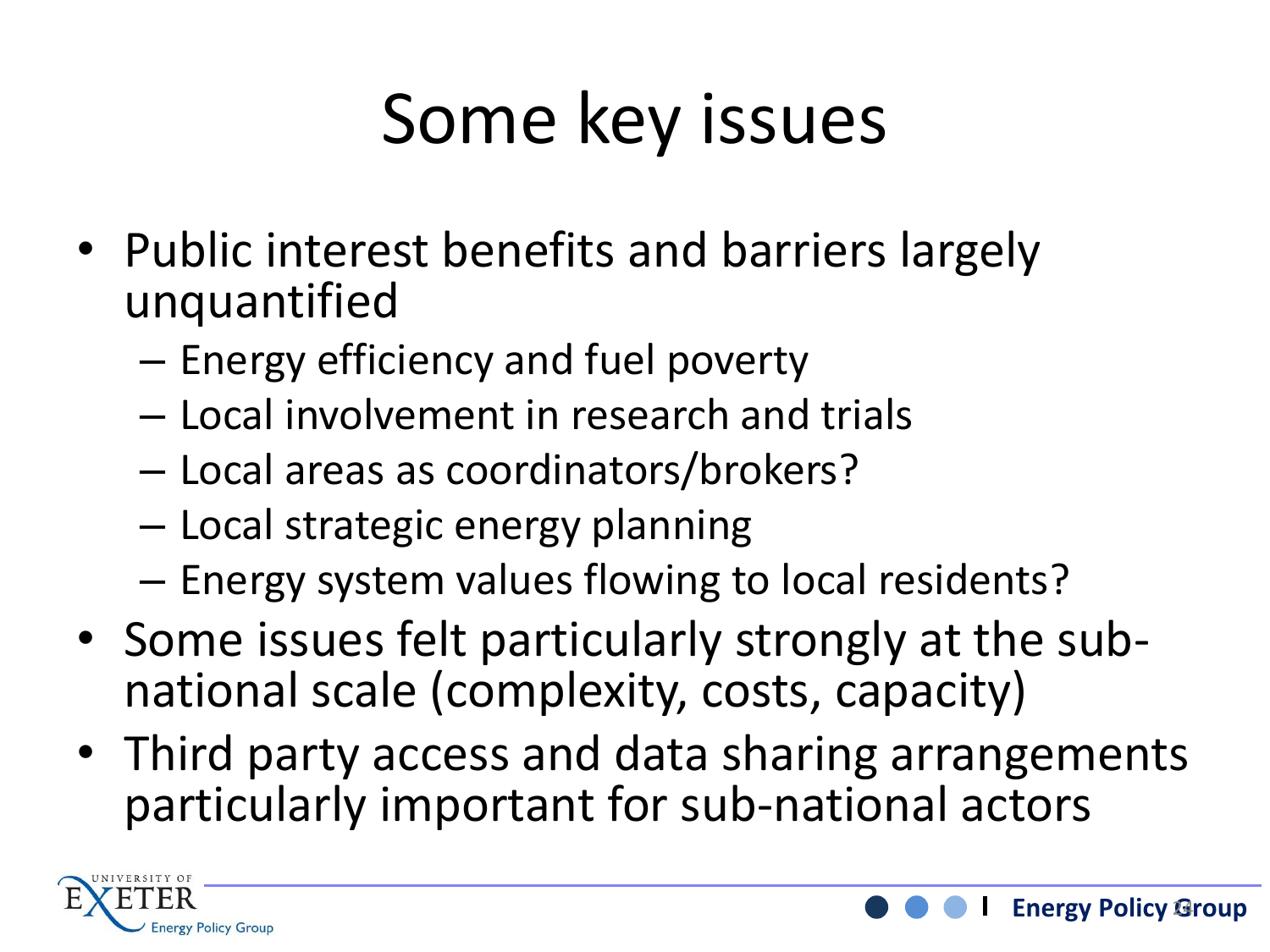# Some questions!

- How can sub-national public interest users of smart meter data be actively engaged?
- Third party access is key how do we recognise that the barriers and benefits of various third parties are different?
- What are the options to facilitate local public interest access to locally aggregated smart meter data?
- How can local data analytic capabilities be facilitated?
- What are the issues relating to multi-partner projects?

**Energy Policy Group** 

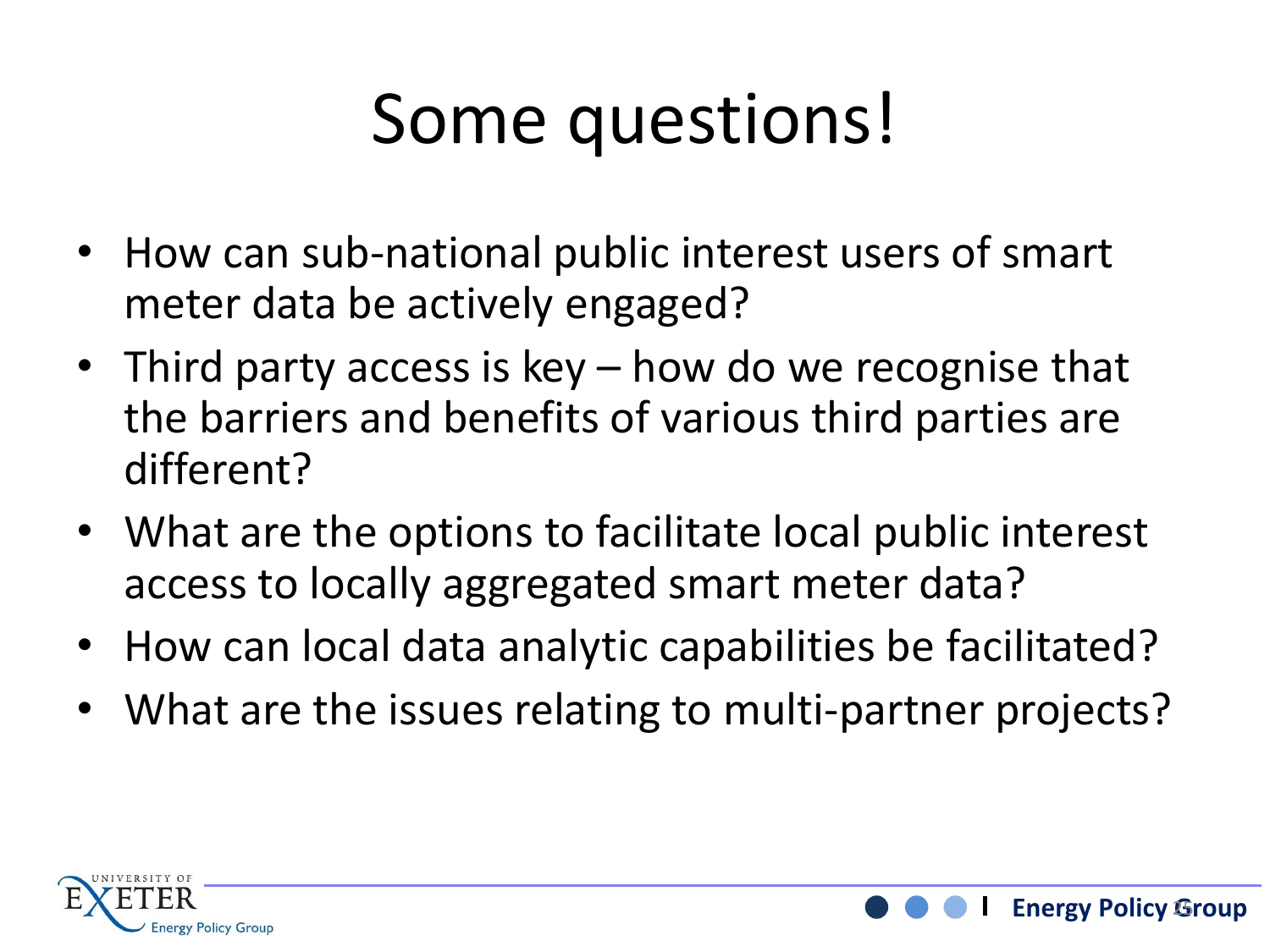

# Discussion – what data is needed?

- Provision of individual services direct to consumer (with consent)
- Assessment of need for services (or market opportunities)
- Scale of opportunity / identifying local areas aggregated data
- Identifying individuals in need more difficult
- Informing policy decisions
- Aggregated / anonymised data can provide information on scale of issue
- Linking to other data sources requires identifier?
- Informing energy system development (inc research on new solutions) – technical data
- Electricity or gas?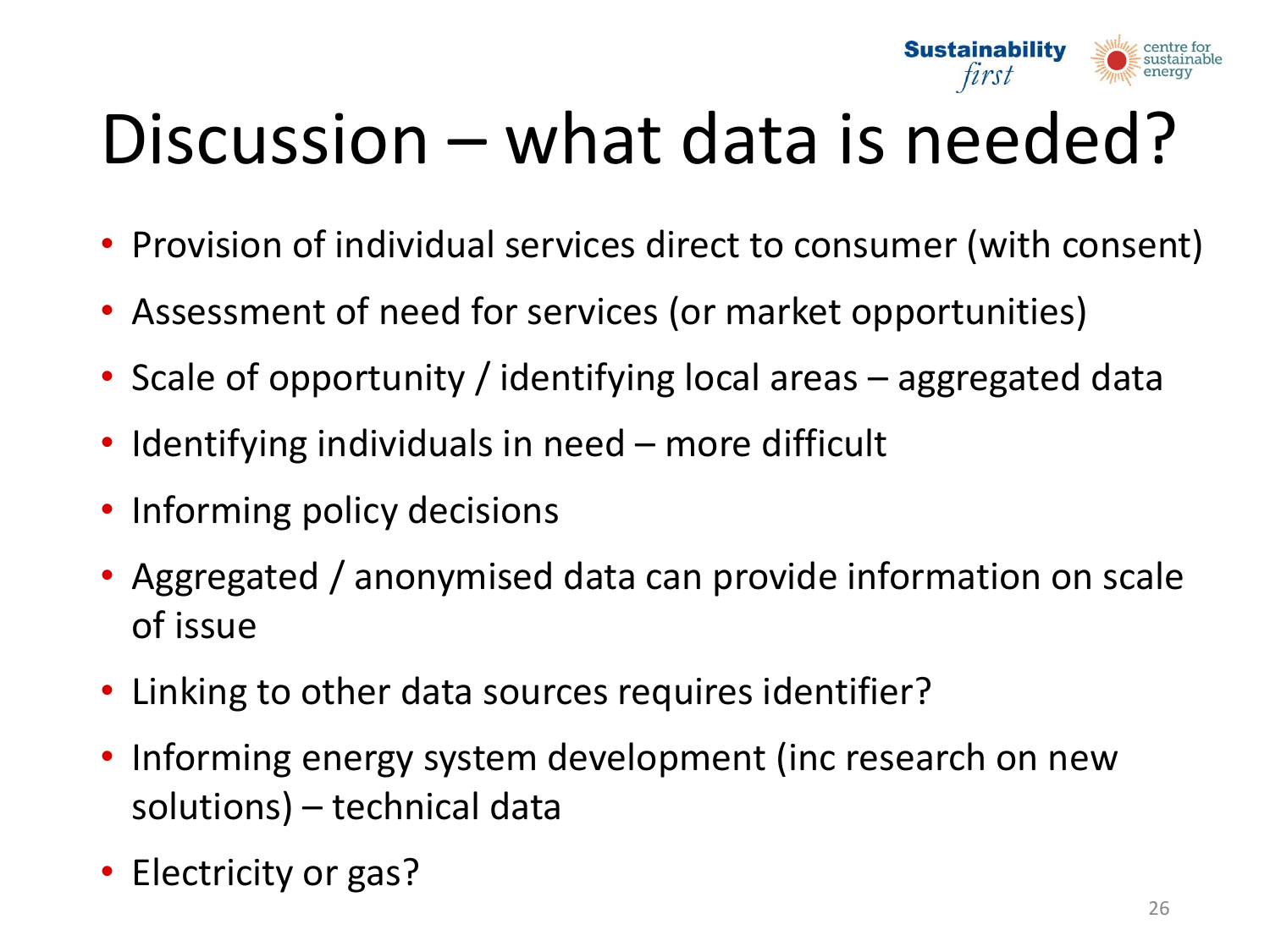

#### Theme 2

• **Data properties and the public interest**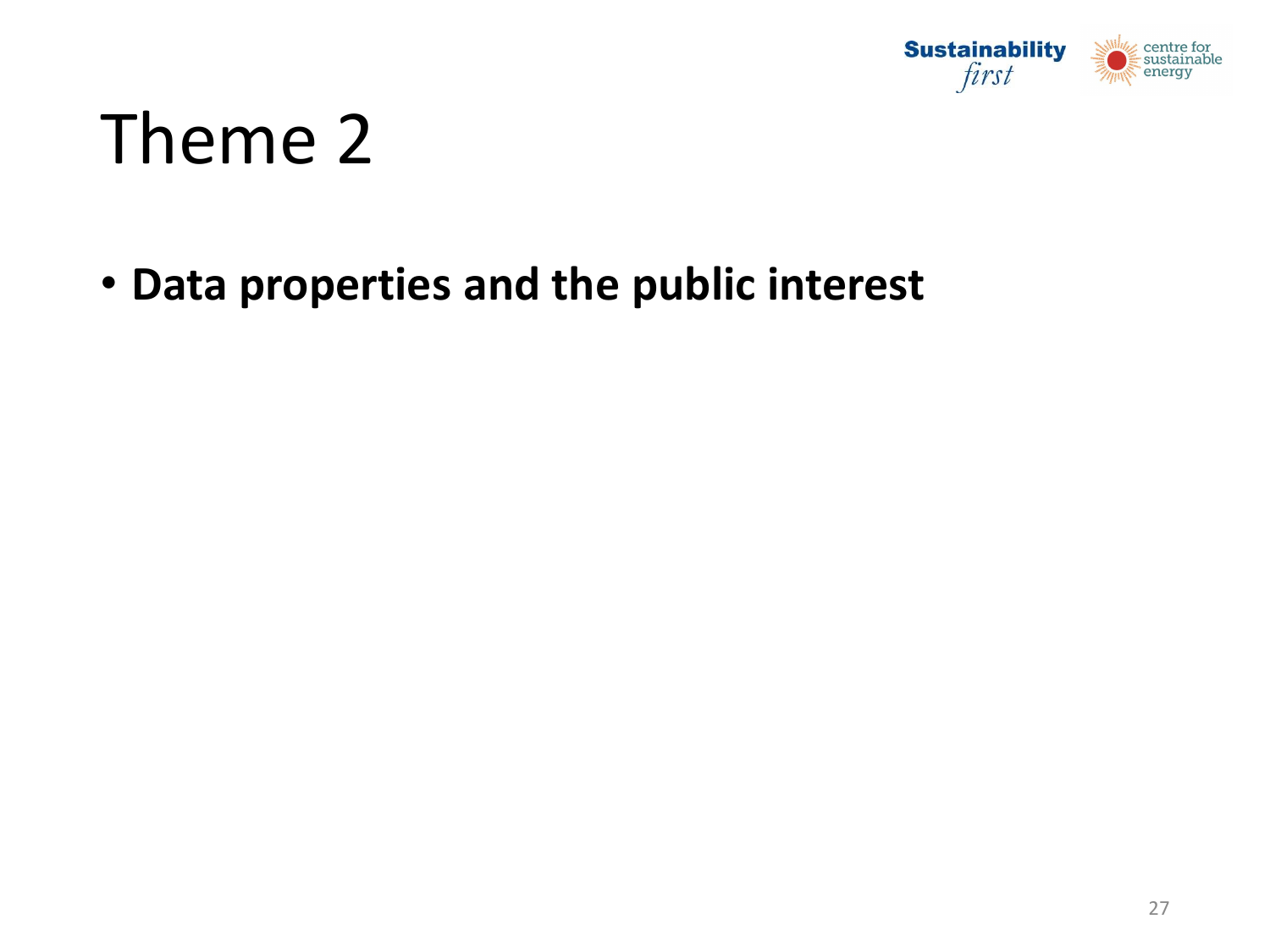

# Recap – Privacy rules

- Data Protection Act:
	- Data is "personal" if can be linked to an individual
	- Personal data can only be processed with consent or if other conditions are met (eg legal obligation)
	- Data that is suitably anonymised or aggregated so individuals can no longer be identified – no restrictions on use
- GDPR (next year)
	- Consent must be explicit (opt in)
- Data Access and Privacy Framework
	- Clarifies rights / restrictions for supplier / network access
- SEC rules
	- Managing consents
- Research standards / ethics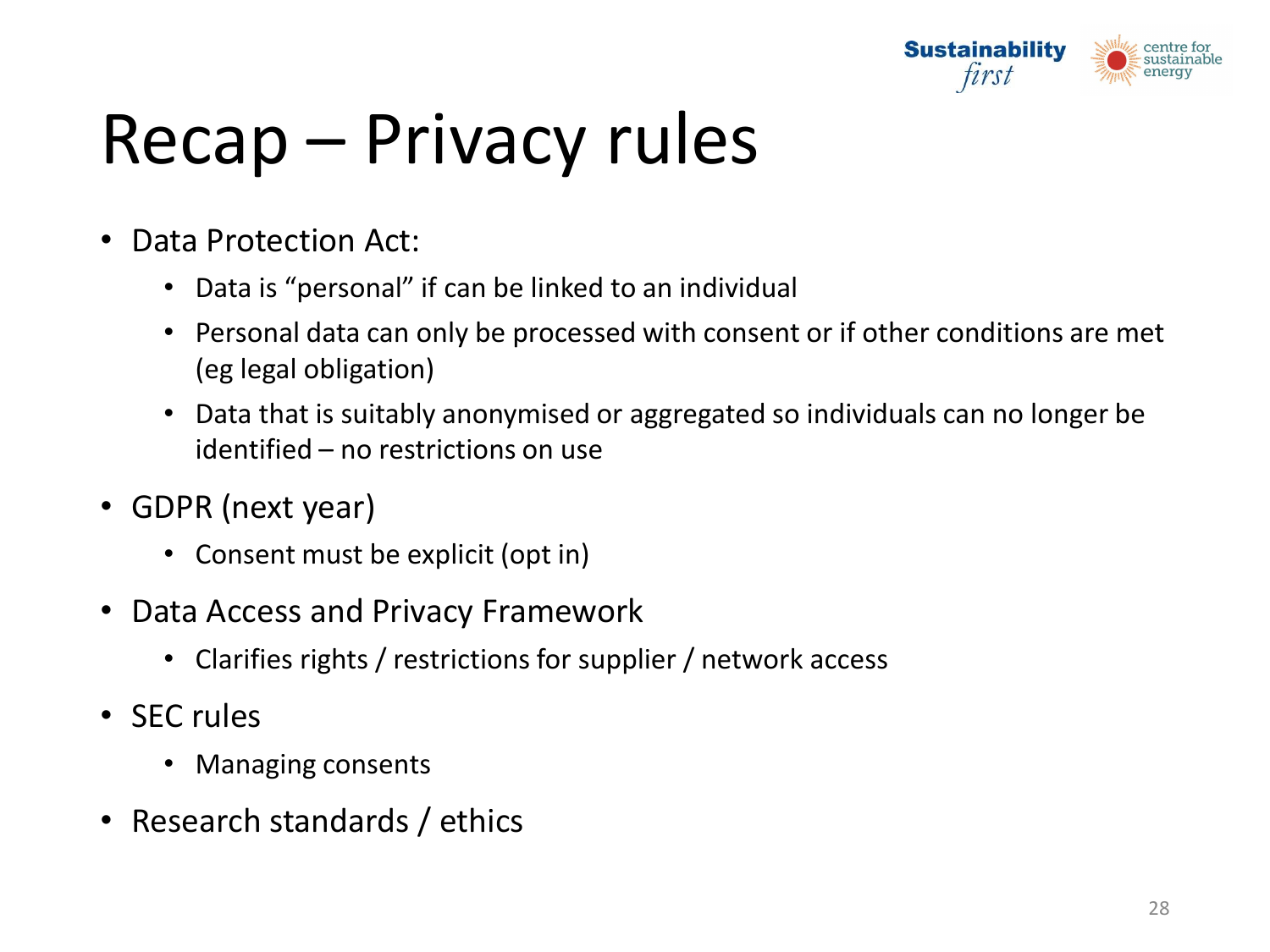

#### Recap – Ofgem research (2011)

- Primary concerns were about data sharing leading to increased cold calling / marketing ("more noise and confusion")
- Use by suppliers for providing energy efficiency and tariff advice welcomed – but lack of trust
- General support for use by "government" to manage national energy needs
- Some sensitivity around more granular data revealing lifestyle
- Want control over who gets data for what
- Some misgivings over systems and governance
- Low awareness of Data Protection Act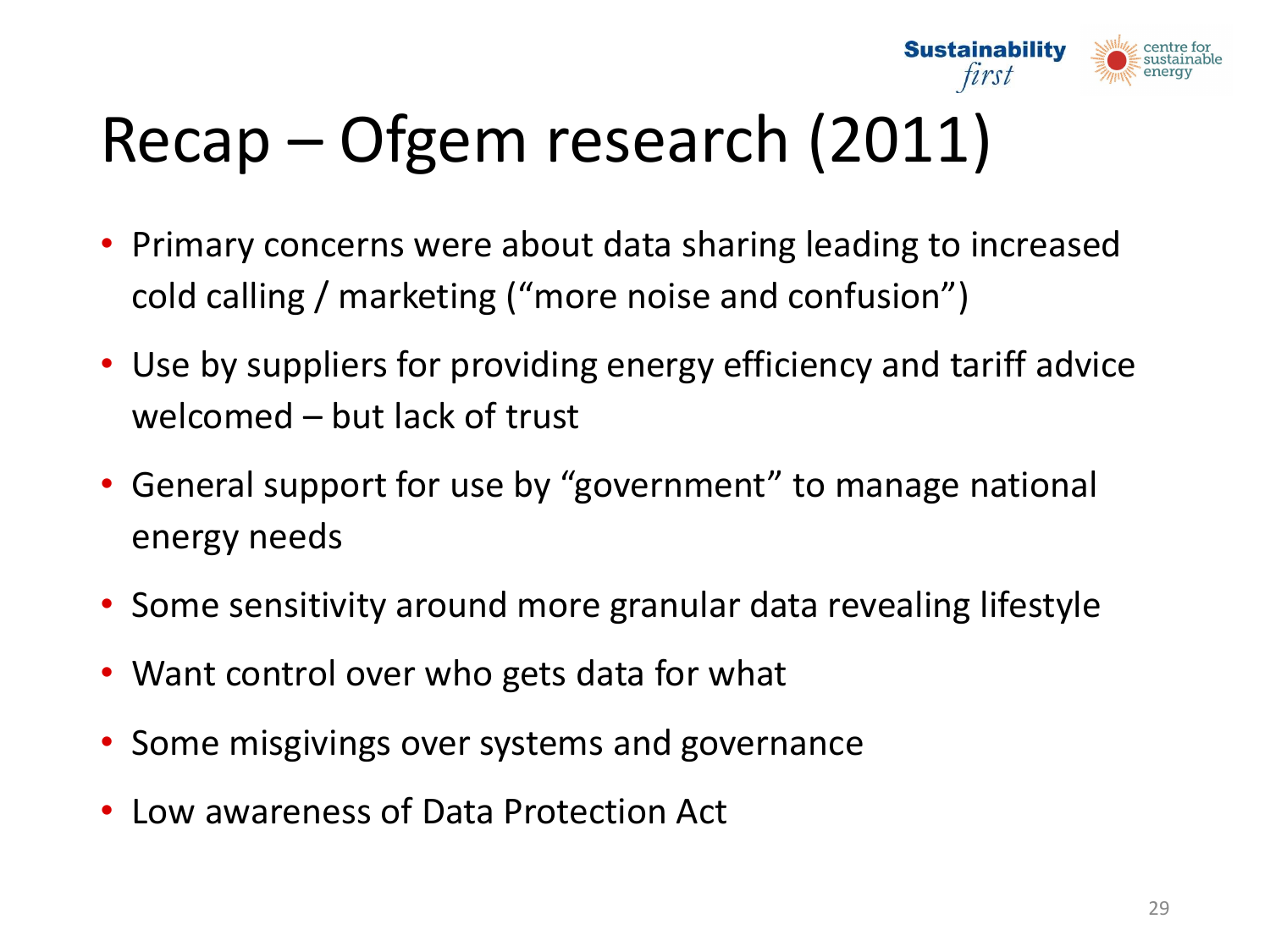

#### Discussion – Privacy considerations

- Understanding where customer sensitivities lie:
	- How do we evidence this?
	- What research exists?
	- Current expectations?
- Changing the current framework for data access issues for existing customers?
- Increasing the likelihood of "consent" to SMRP / public interest projects?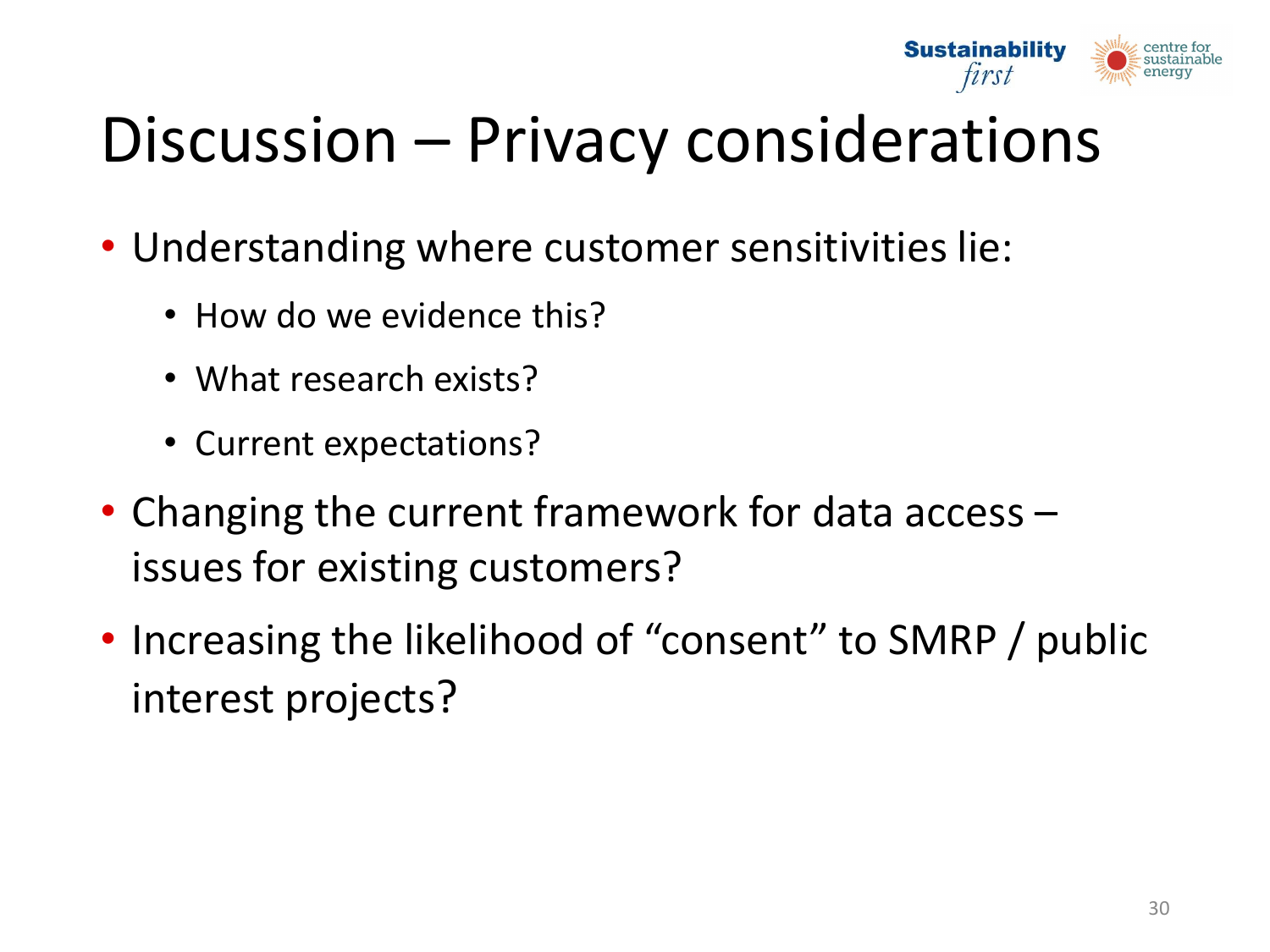

#### Theme 3

• **Data access and the public interest**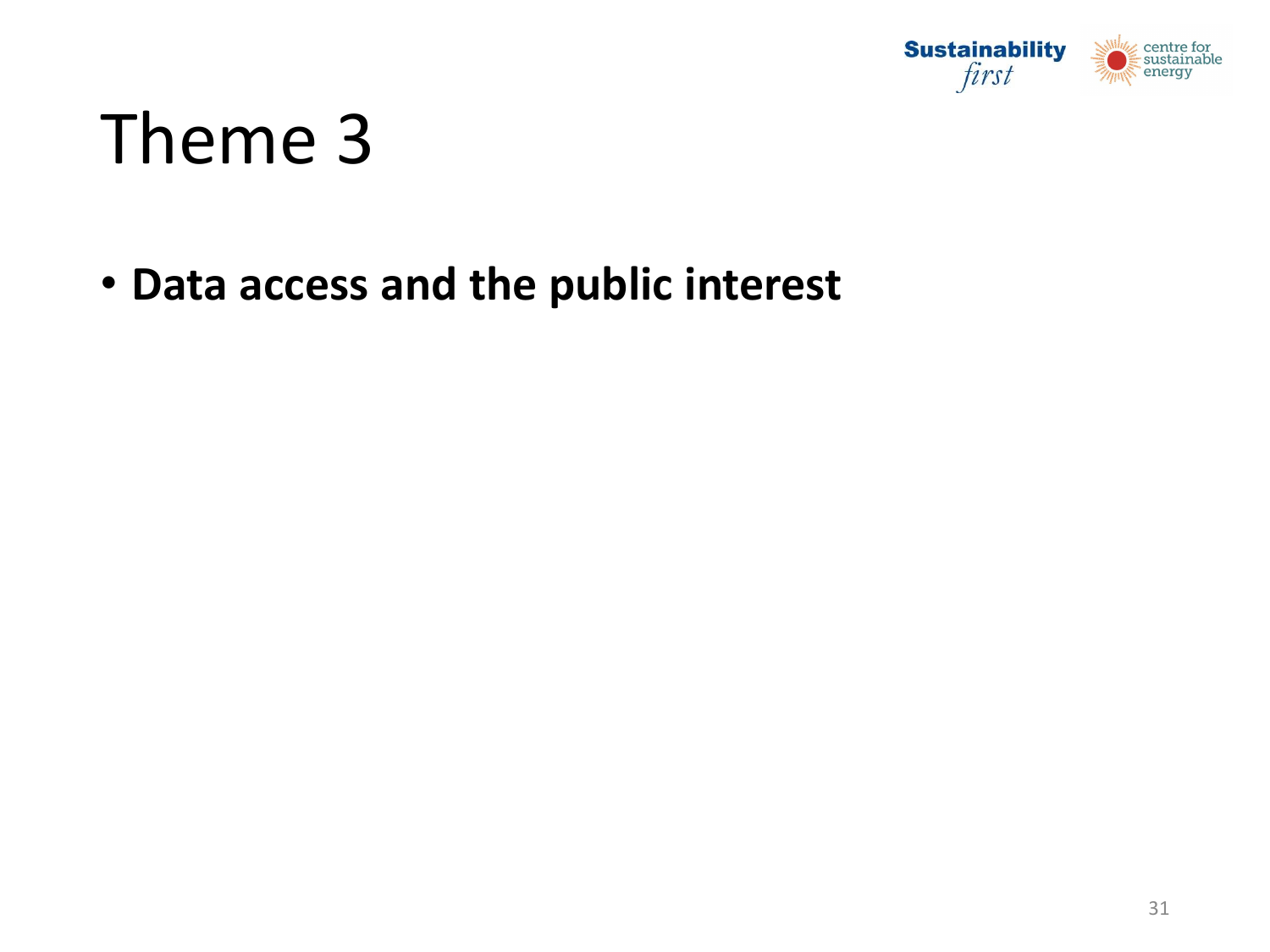

## Discussion - Potential barriers

- Existing databases (NEED, LCNF etc)
	- Often annual data, smart meter data historic and anonymised, processed
- DCC Access:
	- Cost? Investment needed to become a DCC user?
	- Customer consent more onerous than DPA?
	- Same process for public interest as commercial uses
- CAD:
	- Pairing process involves DCC (ie have to be or work through a DCC user)
	- Limited products currently available
	- Cost of CAD?
- SMRP
	- Limited to research community?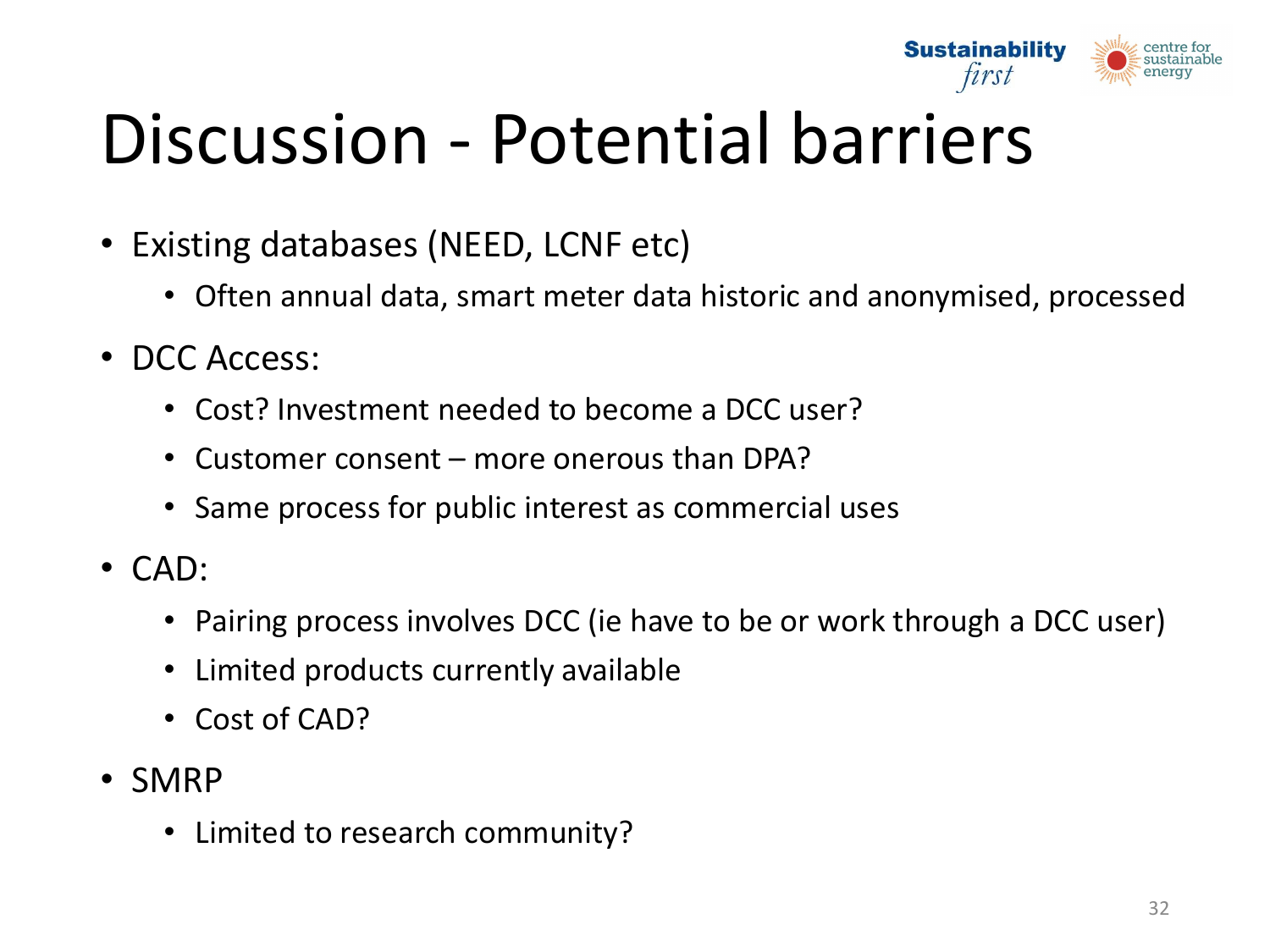

# PIAG Modus Operandi

- 18 month project
	- In parallel with DAPF review, GDPR anything else?
- PIAG membership to represent broad range of public interest views:
	- Is anyone missing?
- Bilaterals / focus groups to explore issues in more depth
	- Whom else should we talk to?
	- Examples from outside the energy sector?
- Consciously "low key" communications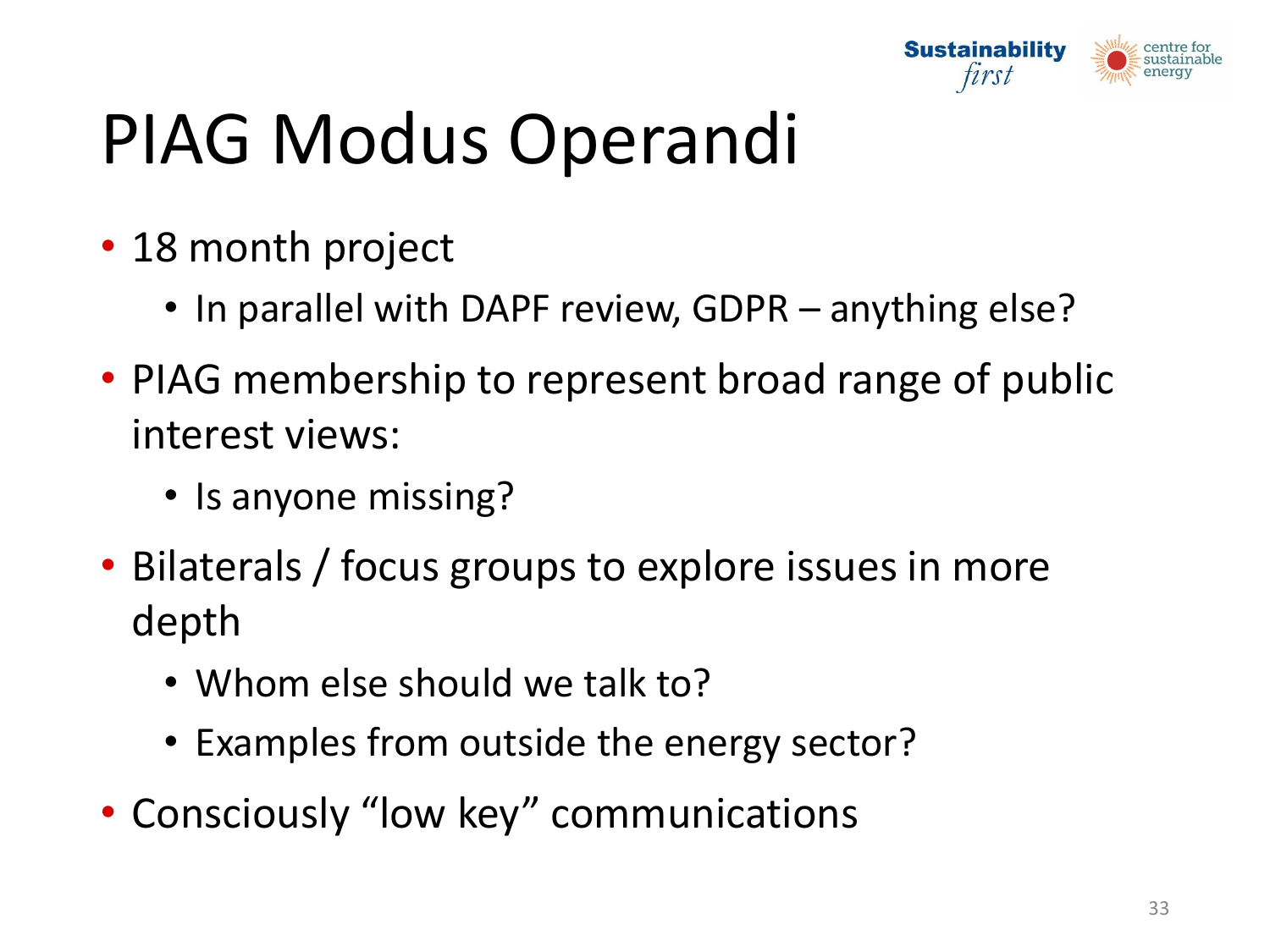

#### Timetable

- **Initial Meeting 30 November 2017**
- **Workshop 1 mid-March 2018** scoping discussion on future principles for 'public interest' use of smart meter data; exploration of the three themes.
- **Workshop 2 Oct/Nov 2018 –** discussion on emerging headlines & possible proposals to feed into final report, SMRP gateway review, DAPF review, etc.
- **Meeting on final report & principles – March 2019.**